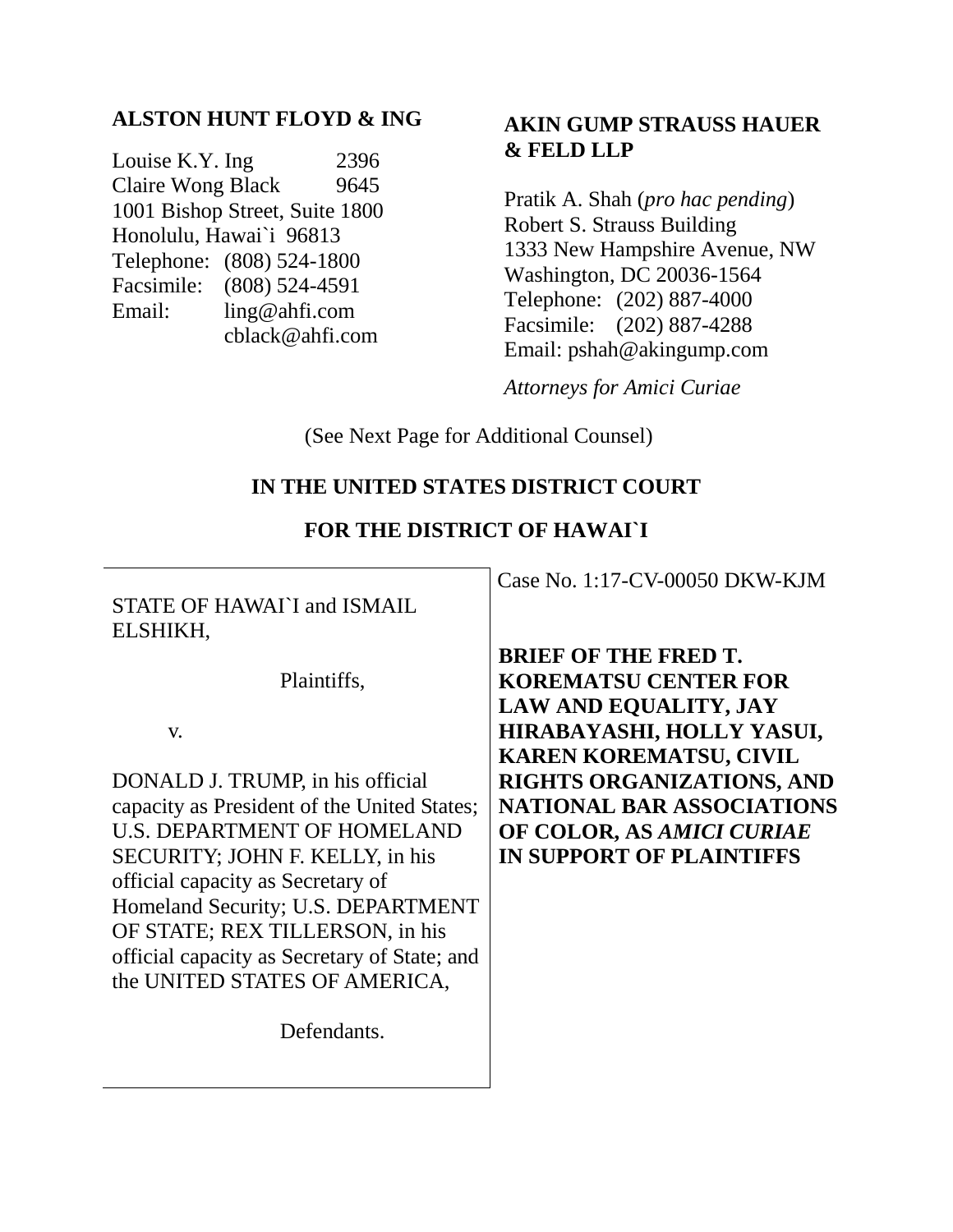# **ADDITIONAL COUNSEL**

Eric Yamamoto 2337 Fred T. Korematsu Professor of Law and Social Justice 2515 Dole Street Honolulu, Hawai`i 96822 Telephone: (808) 956-6548 Facsimile: (808) 956-5569 Email: ericy@hawaii.edu

### **AKIN GUMP STRAUSS HAUER & FELD LLP**

Robert A. Johnson (*pro hac pending*) One Bryant Park New York, NY 10036 Telephone: (212) 872-1000 Facsimile: (212) 872-1002 Email: rajohnson@akingump.com

Jessica M. Weisel (*pro hac pending*) 1999 Avenue of the Stars, Suite 600 Los Angeles, CA 90067 Telephone: (310) 229-1000 Facsimile: (310) 229-1001 Email: jweisel@akingump.com

*Attorneys for Amici Curiae*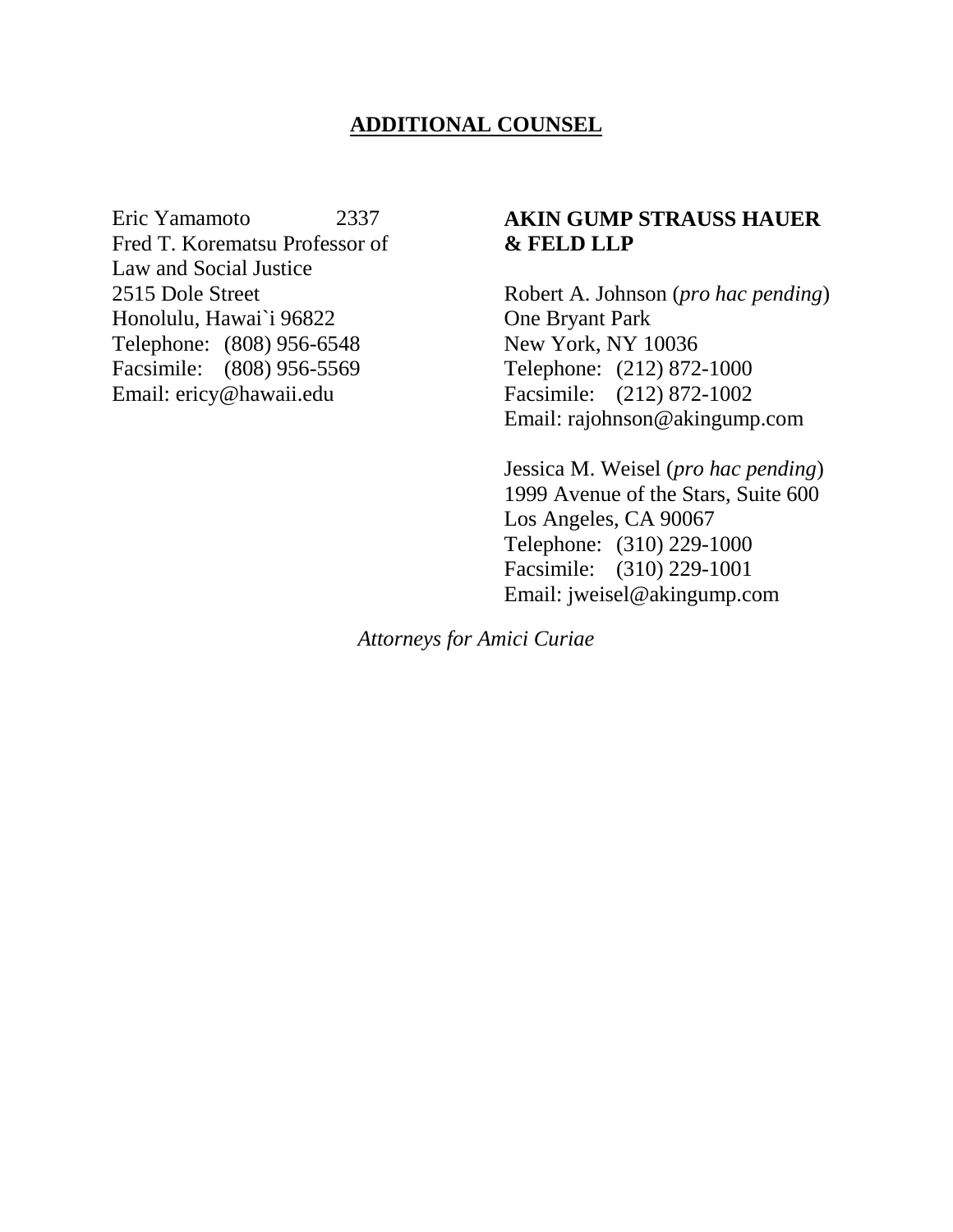# **TABLE OF CONTENTS**

| THE "PLENARY POWER" DOCTRINE ORIGINATED<br>FROM RACIST NOTIONS THAT COURTS NOW REJECT. 9                                                                                                |
|-----------------------------------------------------------------------------------------------------------------------------------------------------------------------------------------|
| KOREMATSU STANDS AS A STARK REMINDER OF THE<br>$\Pi$ .<br>NEED FOR VIGILANT JUDICIAL REVIEW OF<br>GOVERNMENTAL ACTION TARGETING DISFAVORED<br>GROUPS IN THE NAME OF NATIONAL SECURITY16 |
|                                                                                                                                                                                         |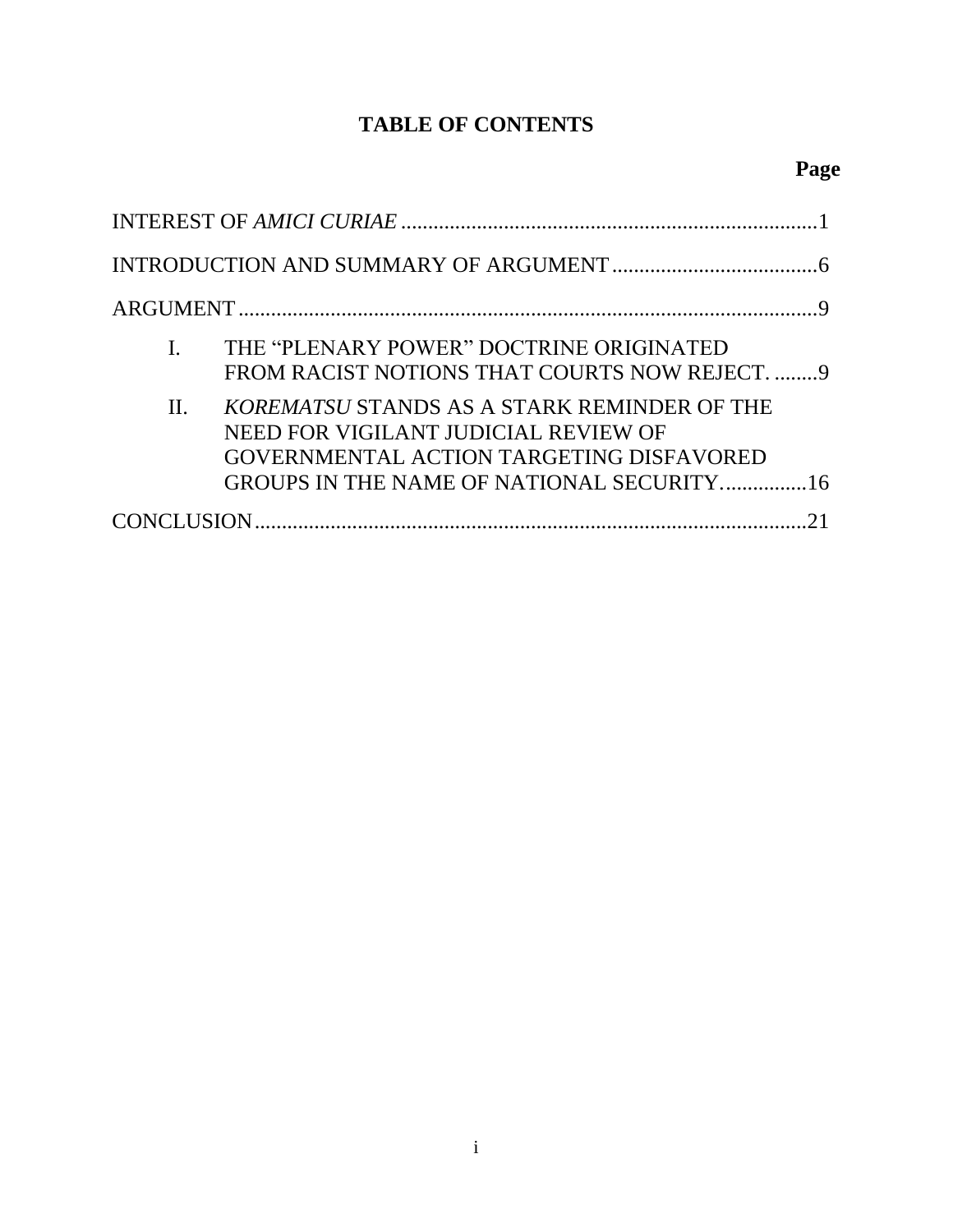### **TABLE OF AUTHORITIES**

# **Cases** *Aziz v. Trump*, No. 17-cv-00116-LMB-TCB (E.D. Va. Feb. 13, 2017), (ECF No. 111).......................................................................................................8 *Chae Chan Ping v. United States*, 130 U.S. 581 (1889).............................................................................[.7,](#page-11-0) [9,](#page-13-2) [10,](#page-14-0) [11](#page-15-0) *Fong Yue Ting v. United States*, 149 U.S. 698 (1893)...............................................................................[.10,](#page-14-1) [11,](#page-15-1) [12](#page-16-0) *Harisiades v. Shaughnessy*, 342 U.S. 580 (1952)...........................................................................................[.12](#page-16-1) *Hirabayashi v. United States*, 320 U.S. 81 (1943).........................................................................................[.1,](#page-5-1) [17](#page-21-0) *Hirabayashi v. United States*, 828 F.2d 591 (9th Cir. 1987) .............................................................................[.19](#page-23-0) *Kerry v. Din*, 135 S. Ct. 2128 (2015).................................................................................[.14,](#page-18-0) [15](#page-19-0) *Kleindienst v. Mandel*, 408 U.S. 753 (1972).....................................................................................[.14,](#page-18-1) [15](#page-19-1) *Korematsu v. United States*, 323 U.S. 214 (1944).....................................................................................*[passim](#page-5-2) Korematsu v. United States*, 584 F. Supp. 1406 (N.D. Cal. 1984)..............................................................[.9,](#page-13-3) [19](#page-23-1) *Landon v. Plasencia*, 459 U.S. 21 (1982).............................................................................................[.13](#page-17-0) *Reno v. Flores*, 507 U.S. 292 (1993)...........................................................................................[.13](#page-17-1) *Shaughnessy v. United States ex rel. Mezei*, 345 U.S. 206 (1953).....................................................................................[.12,](#page-16-2) [13](#page-17-2)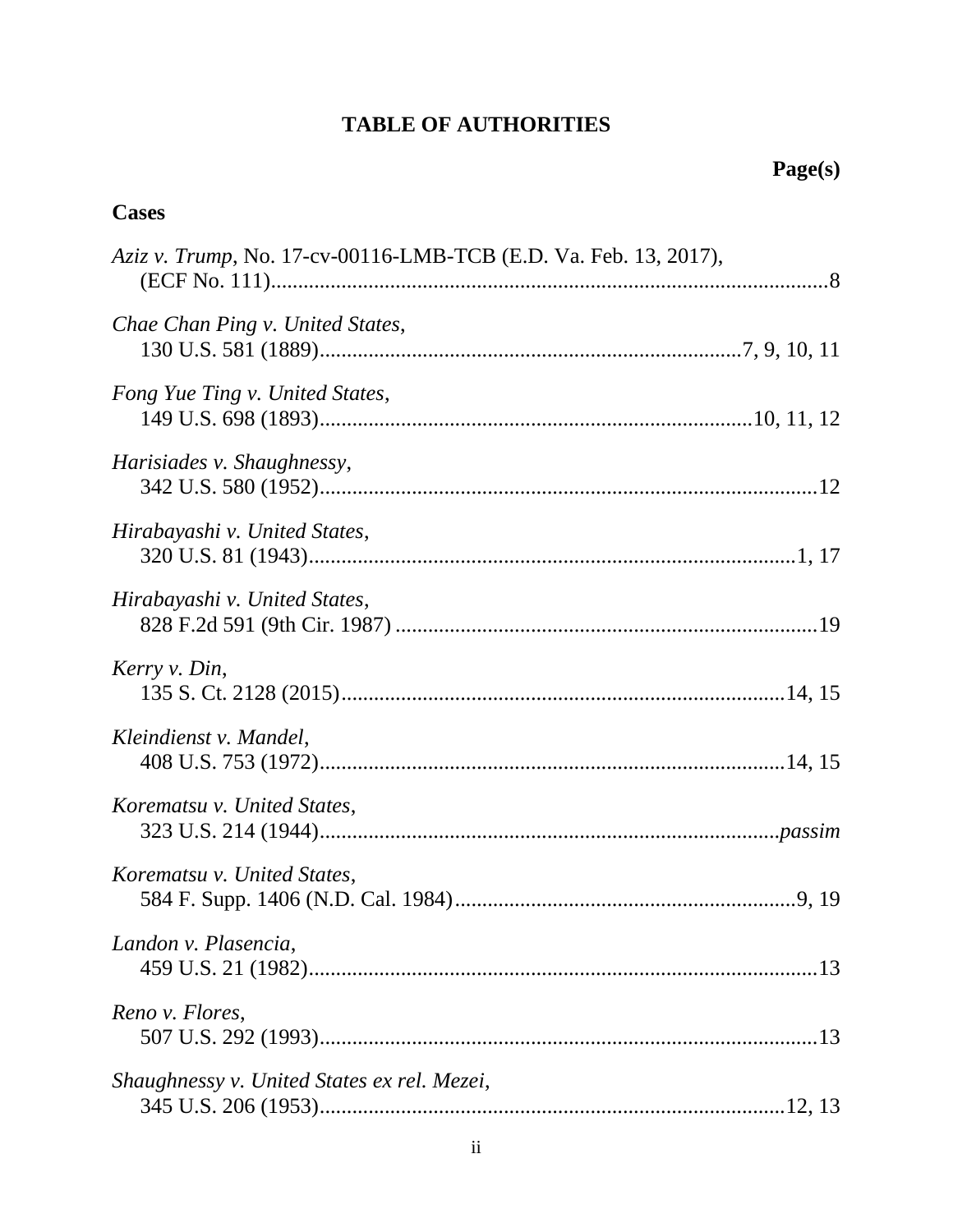| State of Wash. v. Trump,                                                                                                                                                                  |  |
|-------------------------------------------------------------------------------------------------------------------------------------------------------------------------------------------|--|
| Yasui v. United States,                                                                                                                                                                   |  |
| Yasui v. United States,                                                                                                                                                                   |  |
| Zadvydas v. Davis,                                                                                                                                                                        |  |
| <b>Other Authorities</b>                                                                                                                                                                  |  |
| Executive Order No. 13780, "Protecting the Nation from Foreign<br>Terrorist Entry into the United States," 82 Fed. Reg. 13209 (Mar.                                                       |  |
| Executive Order No. 13769, "Protecting the Nation from Foreign<br>Terrorist Entry into the United States," 82 Fed. Reg. 8977 (Jan. 27,                                                    |  |
| Executive Order No. 9066, "Authorizing the Secretary of War to<br>Prescribe Military Areas," 7 Fed. Reg. 1407 (Feb. 19, 1942)17                                                           |  |
|                                                                                                                                                                                           |  |
| Katyal, Neal K., The Solicitor General and Confession of Error, 81                                                                                                                        |  |
| Paulsen, Michael Stokes, Symposium: The Changing Laws of War:<br>Do We Need a New Legal Regime After September 11?: The<br>Constitution of Necessity, 79 NOTRE DAME L. REV. 1257 (2004)20 |  |
| Saito, Natsu Taylor, The Enduring Effect of the Chinese Exclusion<br>Cases: The Plenary Power Justification for On-Going Abuses of                                                        |  |
| U.S. Dep't of Justice, Confession of Error: The Solicitor General's<br>Mistakes During the Japanese-American Internment Cases (May                                                        |  |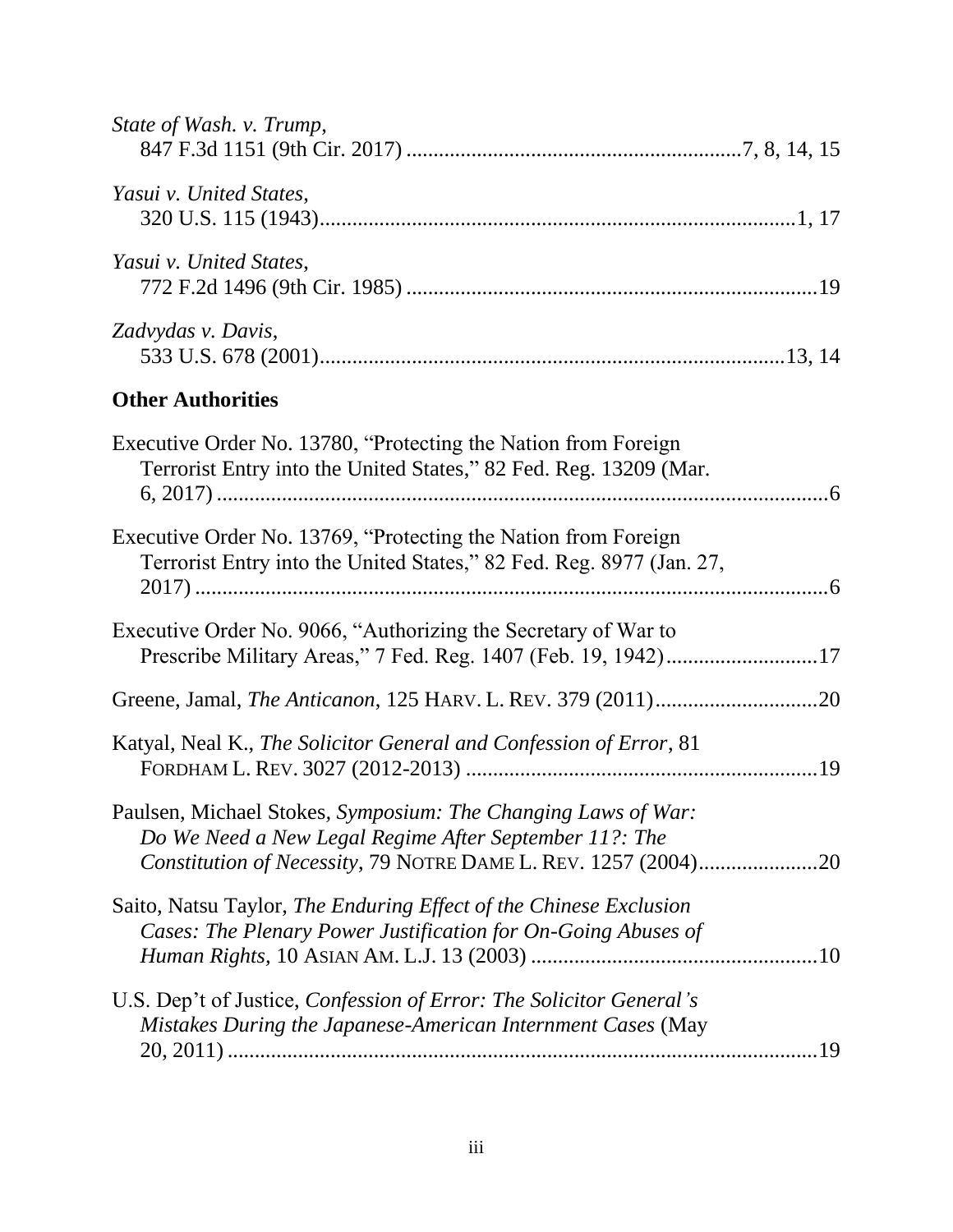### **INTEREST OF** *AMICI CURIAE*

<span id="page-5-0"></span>The Fred T. Korematsu Center for Law and Equality ("Korematsu Center") is a non-profit organization based at the Seattle University School of Law. The Korematsu Center works to advance justice through research, advocacy, and education. Inspired by the legacy of Fred Korematsu, who defied military orders during World War II that ultimately led to the unlawful incarceration of 110,000 Japanese Americans, the Korematsu Center works to advance social justice for all. The Korematsu Center does not, in this brief or otherwise, represent the official views of Seattle University.

The Korematsu Center has a special interest in addressing government action targeted at classes of persons based on race, nationality, or religion. Drawing on its experience and expertise, the Korematsu Center seeks to ensure that courts understand the historical—and, at times, profoundly unjust—underpinnings of arguments asserted to support the exercise of such unchecked executive power.

<span id="page-5-3"></span><span id="page-5-2"></span><span id="page-5-1"></span>Jay Hirabayashi, Holly Yasui, and Karen Korematsu are children of three Japanese Americans who challenged the government's racial curfew and detention programs in the United States Supreme Court during World War II: Gordon Hirabayashi (*see Hirabayashi v. United States*, 320 U.S. 81 (1943)); Minoru Yasui (*see Yasui v. United States*, 320 U.S. 115 (1943)); and Fred Korematsu (*see Korematsu v. United States*, 323 U.S. 214 (1944)). Their interest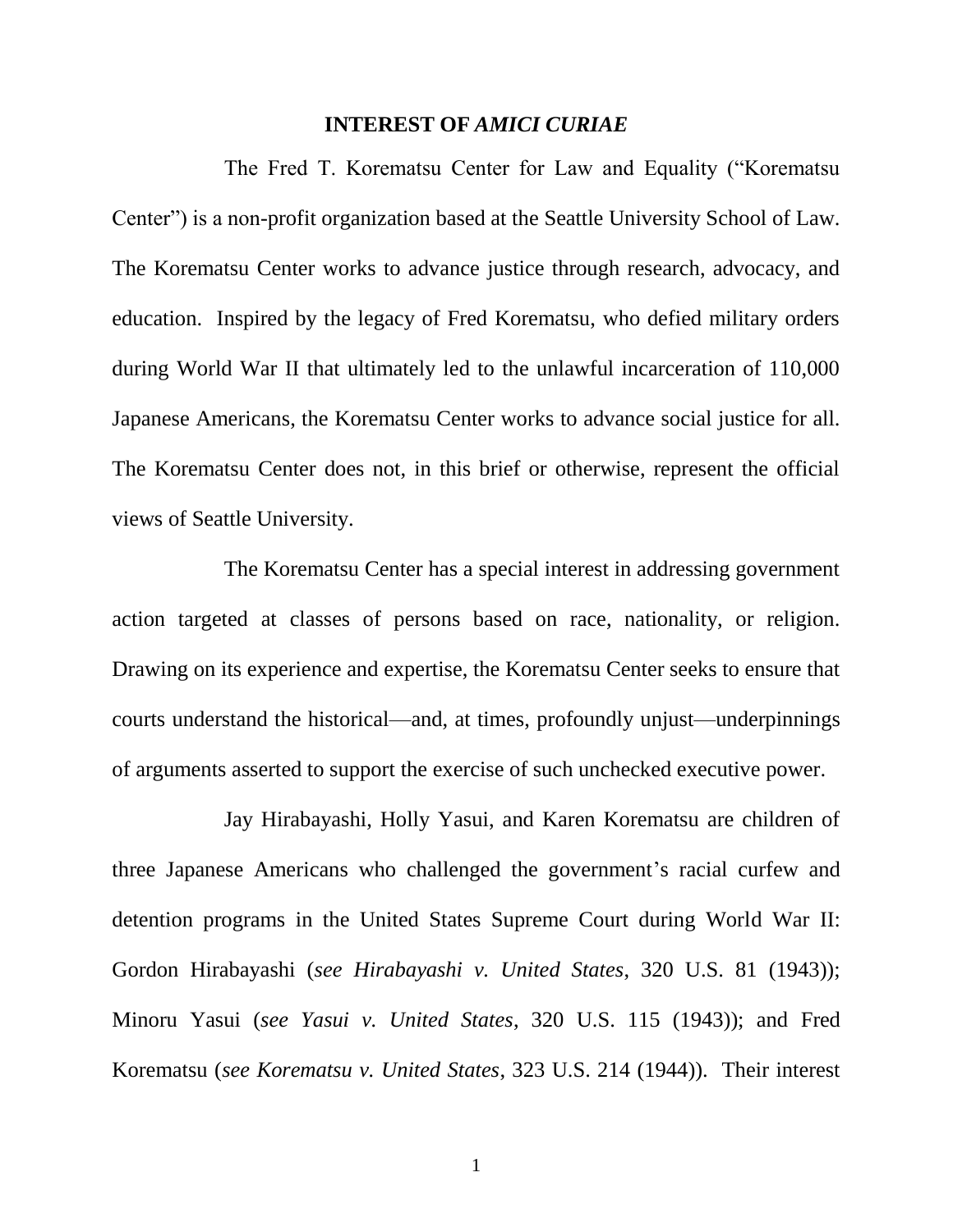is in reminding this court of the legacy those judicial decisions had on their generation and will have on future generations, and the impact of judicial decisions that fail to protect men, women, and children belonging to disfavored groups in the name of national security. Guilt, loyalty, and threat are individual attributes. When these attributes are imputed to racial, religious, or national origin groups, courts play a crucial role in ensuring that there is a legitimate basis. Disaster has occurred when courts have refused to play this role.

During World War II, Gordon Hirabayashi, Minoru Yasui, and Fred Korematsu stood largely alone. Here, their children are gratified to have such a broad coalition standing with them, and together, standing with those communities and individuals most directly harmed by the Executive Order:

Asian Americans Advancing Justice ("Advancing Justice") is the national affiliation of five nonprofit, nonpartisan civil rights organizations: Asian Americans Advancing Justice – AAJC, Asian Americans Advancing Justice – Asian Law Caucus, Asian Americans Advancing Justice – Atlanta, Asian Americans Advancing Justice – Chicago, and Asian Americans Advancing Justice – Los Angeles. Members of Advancing Justice routinely file *amicus curiae* briefs in cases in the federal courts. Through direct services, impact litigation, policy advocacy, leadership development, and capacity building, the Advancing Justice affiliates advocate for marginalized members of the Asian American, Native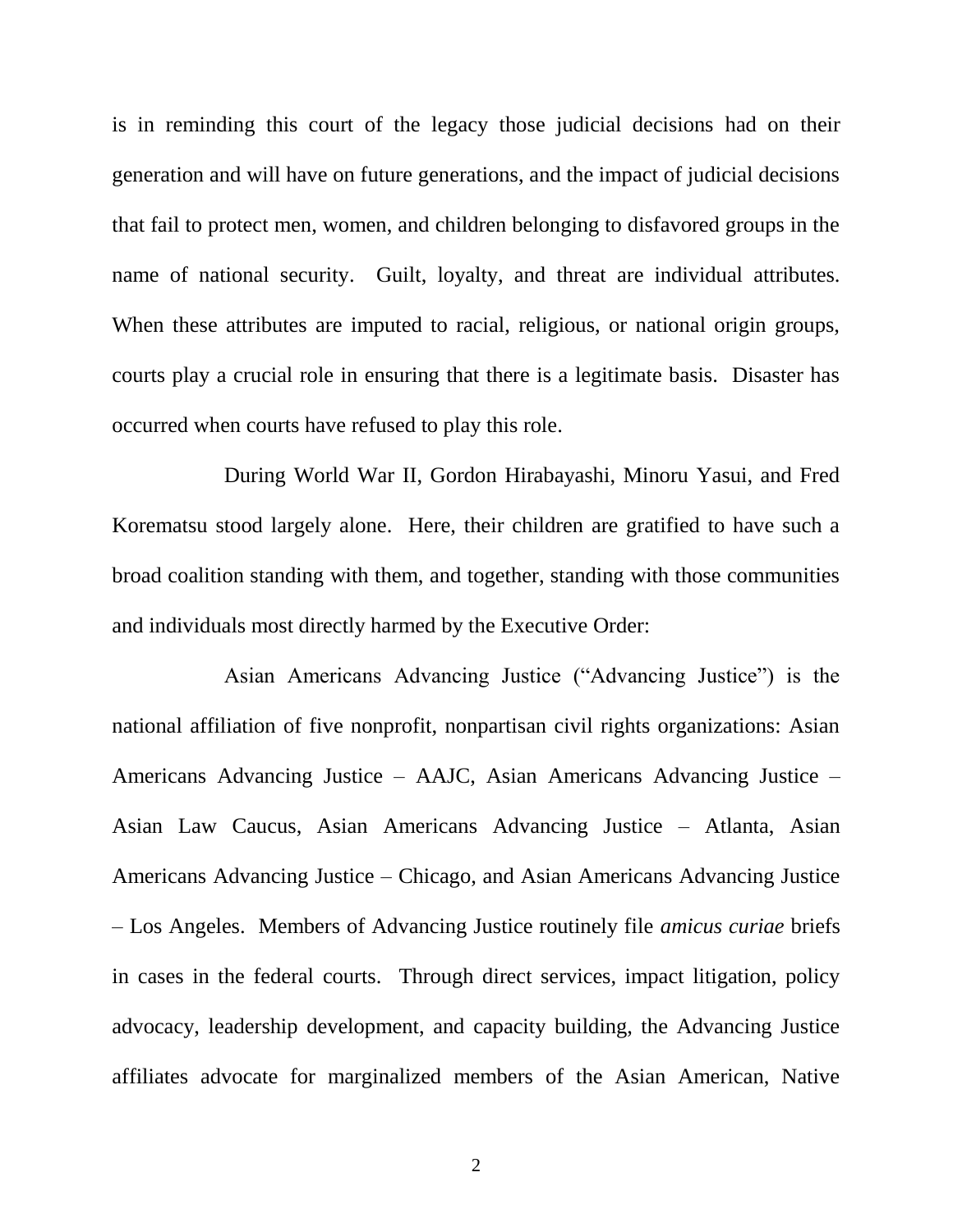Hawaiian, Pacific Islander and other underserved communities, including immigrant members of those communities.

The Asian American Legal Defense and Education Fund ("AALDEF"), founded in 1974, is a national organization that protects and promotes the civil rights of Asian Americans. By combining litigation, advocacy, education, and organizing, AALDEF works with Asian American communities across the country to secure human rights for all. The President's Executive Order, which would curtail the rights of immigrants to be free from discrimination because of their race, national origin, or religion, raises issues central to AALDEF's mission. In 1982, AALDEF testified before the U.S. Commission on Wartime Relocation and Internment of Civilians, in support of reparations for Japanese Americans forcibly relocated and imprisoned in camps during World War II. After 9/11, AALDEF represented more than 800 individuals from Muslimmajority countries who were called in to report to immigration authorities under the Special Registration ("NSEERS") program. AALDEF is currently providing community education and legal counseling to Asian Americans affected by the challenged Executive Order.

The Hispanic National Bar Association ("HNBA") is comprised of thousands of Latino lawyers, law professors, law students, legal professionals, state and federal judges, legislators, and bar affiliates across the country. The HNBA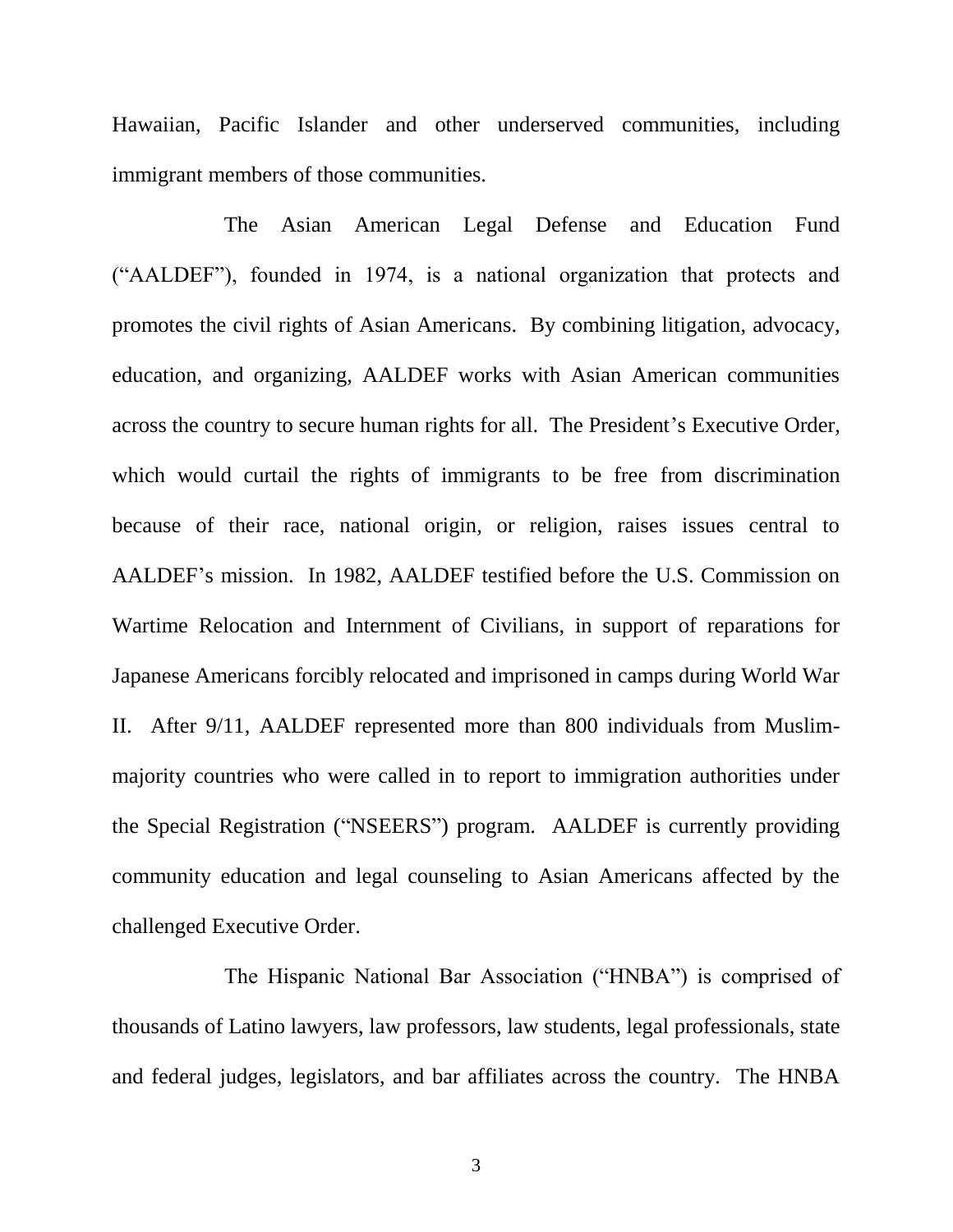supports Hispanic legal professionals and is committed to advocacy on issues of importance to the 53 million people of Hispanic heritage living in the United States. The HNBA regularly participates as *amicus curiae* in cases concerning immigration and the protection of refugees.

The Japanese American Citizens League of Hawaii, Honolulu Chapter ("JACL Honolulu") is a non-profit corporation under Section  $501(c)(3)$  of the Internal Revenue Code based in Honolulu, Hawaii. JACL Honolulu draws upon Hawaii's rich, multi-ethnic society and strong cultural values, with a particular focus on discrimination and intolerance towards all people victimized by injustice and prejudice. JACL Honolulu has supported redress for Japanese Americans interned unfairly under Executive Order 9066, in addition to working on and sponsoring annual events to commemorate and educate the public regarding the internment and Executive Order 9066 as well as the suffering and injustice that stemmed from these wrongful actions. The President's new Executive Order concerning immigration and refugee admissions discriminates based on race, national origin, or religion, and is reminiscent of Executive Order 9066 that paved the way for the mass incarceration of thousands of Japanese Americans. The history of Japanese Americans and Executive Order 9066 closely parallels current actions targeting Muslims under the President's new Executive Order. This injustice is one of the core reasons for the founding of the JACL Honolulu chapter.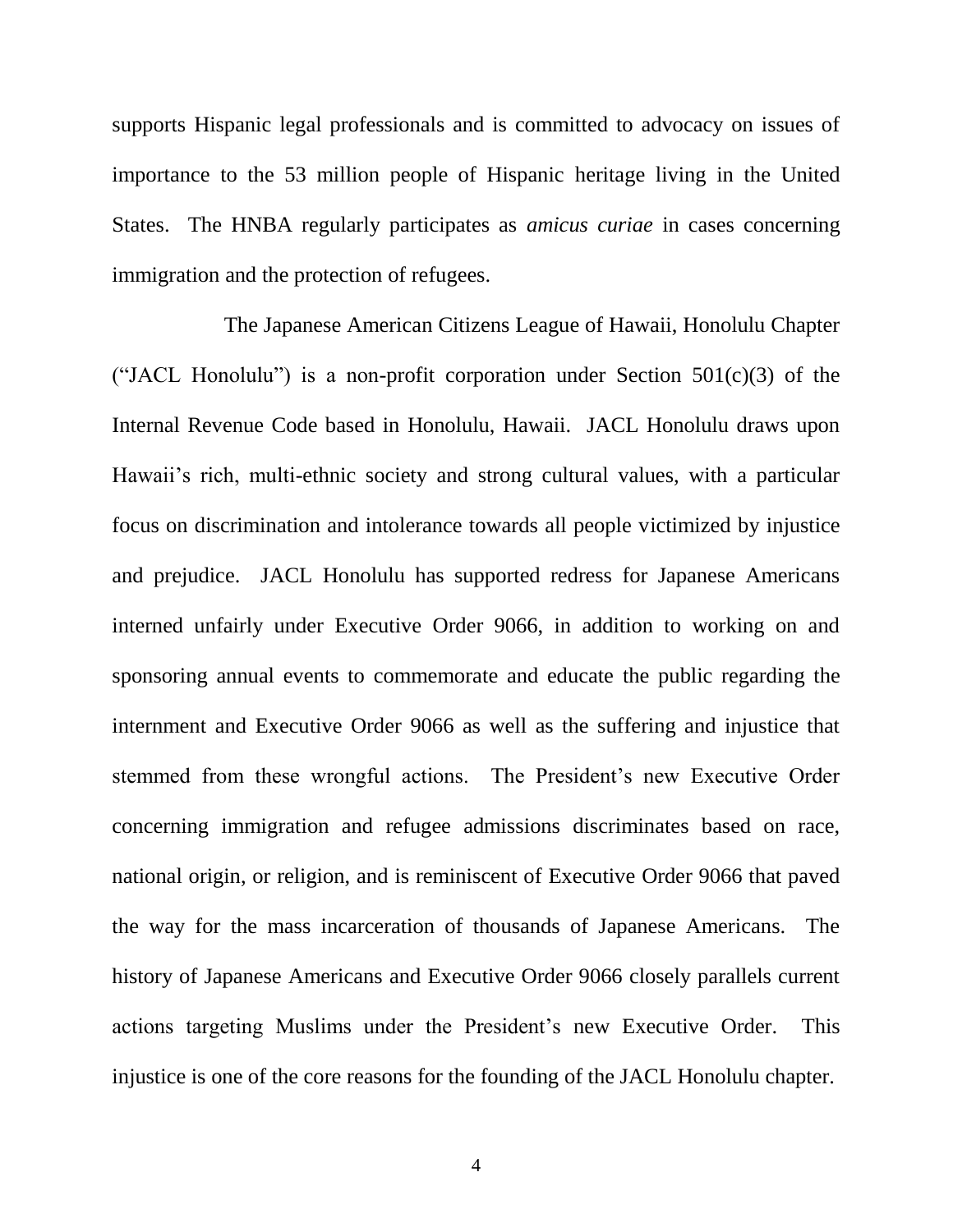LatinoJustice PRLDEF, Inc. ("LatinoJustice") is a national not-forprofit civil rights legal defense fund that has defended the constitutional rights and equal protection of all Latinos under the law. LatinoJustice's continuing mission is to promote the civic participation of the greater pan-Latino community in the United States, to cultivate Latino community leaders, and to engage in and support law reform litigation across the country addressing criminal justice, education, employment, fair housing, immigrants' rights, language rights, redistricting, and voting rights. During its 45-year history, LatinoJustice has litigated numerous cases in both state and federal courts challenging multiple forms of racial discrimination by government actors including law enforcement practices that illegally target racial groups based upon their race, national origin and immigration status.

The National Bar Association ("NBA") is the largest and oldest association of predominantly African-American attorneys and judges in the United States. The NBA was founded in 1925 when there were only 1,000 African-American attorneys in the entire country and when other national bar associations, such as the American Bar Association, did not admit African-American attorneys. Throughout its history, the NBA consistently has advocated on behalf of African Americans and other minority populations regarding issues affecting the legal profession. The NBA represents approximately 66,000 lawyers, judges, law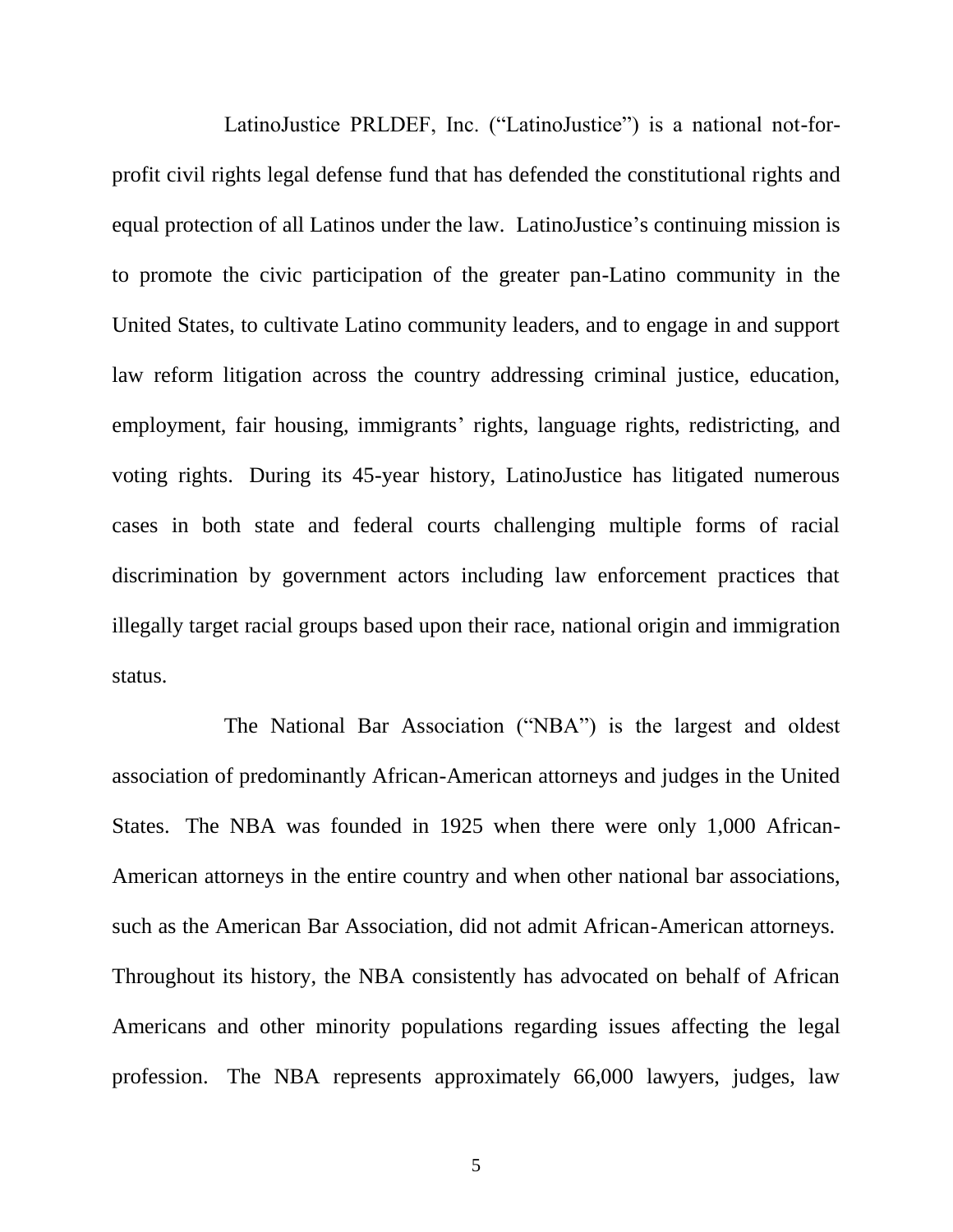professors, and law students, and it has over eighty affiliate chapters throughout the world.

The South Asian Bar Association of North America ("SABA") is the umbrella organization for 26 regional bar associations in North America representing the interests of over 6,000 attorneys of South Asian descent. SABA provides a vital link for the South Asian community to the law and the legal system. Within the United States, SABA takes an active interest in the legal rights of South Asian and other minority communities. Members of SABA include immigration lawyers and others who represent persons that have been and will be affected by the Executive Order.

### **INTRODUCTION AND SUMMARY OF ARGUMENT**

<span id="page-10-0"></span>History has taught us the risk of everlasting stains to this Nation's constitutional fabric when the Judiciary turns a blind eye to broad-scale governmental actions targeting particular racial, ethnic, or religious groups. In light of that history, this court must not abdicate its constitutional duty to critically review Executive Order No. 13780, "Protecting the Nation from Foreign Terrorist Entry into the United States," 82 Fed. Reg. 13209 (Mar. 6, 2017) ("Executive Order").

The Executive Order replaces Executive Order No. 13769, 82 Fed. Reg. 8977 (Jan. 27, 2017), which was enjoined by several courts, including the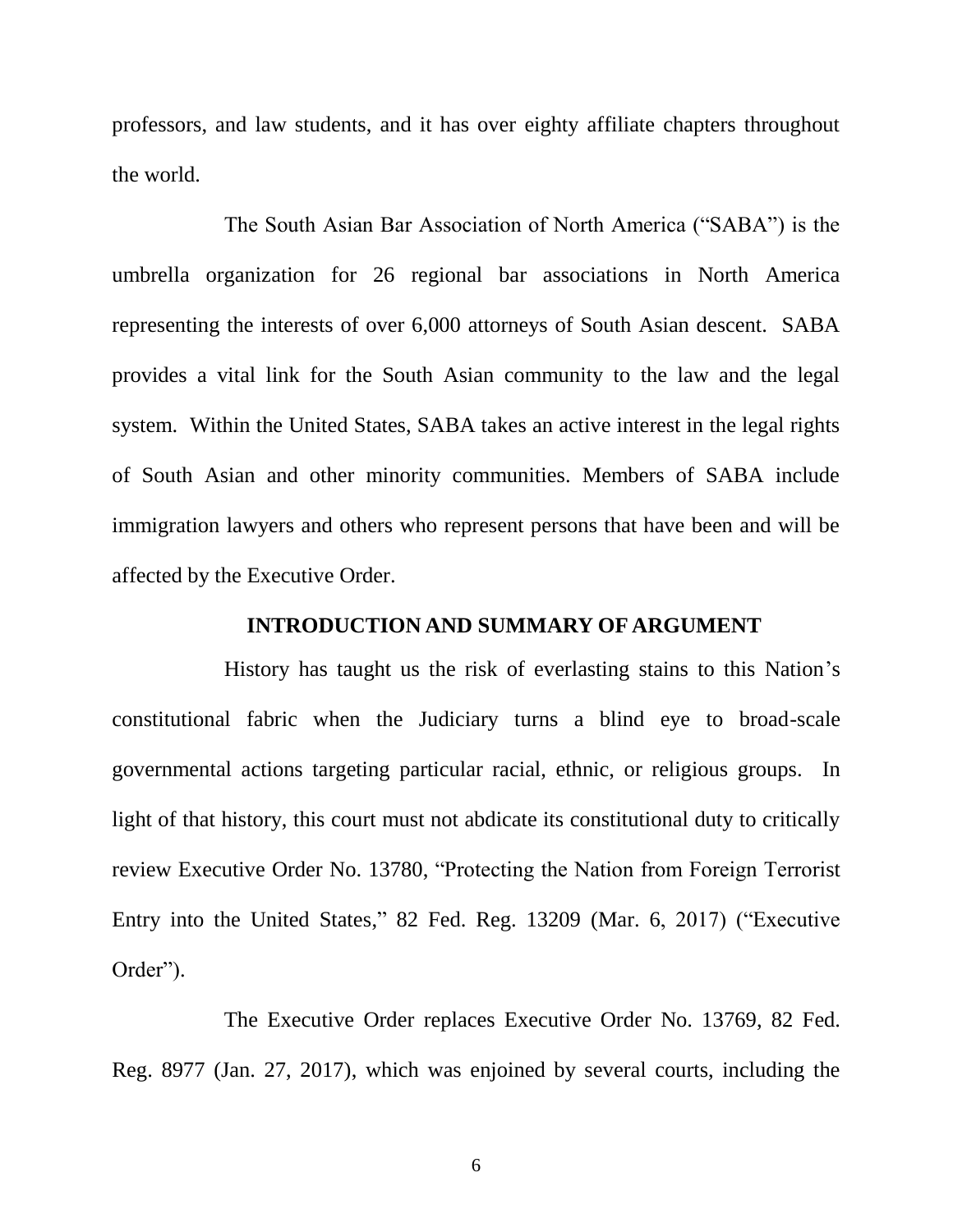<span id="page-11-1"></span>Western District of Washington in an order affirmed by the Ninth Circuit. *See State of Wash. v. Trump*, 847 F.3d 1151 (9th Cir. 2017). In defending the prior Order, the federal government argued that the President has "unreviewable authority" to suspend the admission of "any class of aliens," regardless of the constitutional rights and protections implicated by his action. *Id*. at 1161; *see also*  Emergency Motion Under Circuit Rule 27-3 for Administrative Stay and Motion for Stay Pending Appeal at 2, *State of Wash. v. Trump*, No. 17-35105 (9th Cir. Feb. 4, 2017). For that sweeping contention, the government invoked the so-called "plenary power" doctrine—a doctrine whose limited role in modern American jurisprudence cannot bear the weight of the government's arguments.

<span id="page-11-0"></span>The plenary power doctrine derives from decisions such as *Chae Chan Ping v. United States*, 130 U.S. 581 (1889) ("*Chinese Exclusion Case*"), which were premised on racist and nativist precepts we now reject. In upholding a law that prohibited Chinese laborers from returning to the United States, the *Chinese Exclusion Case* relied on pejorative stereotypes to eschew judicial scrutiny. Hearkening back to dissents from early cases, and informed by contemporary norms and the lessons of history, modern courts have refused to afford complete deference to executive and legislative decisions in the realm of immigration.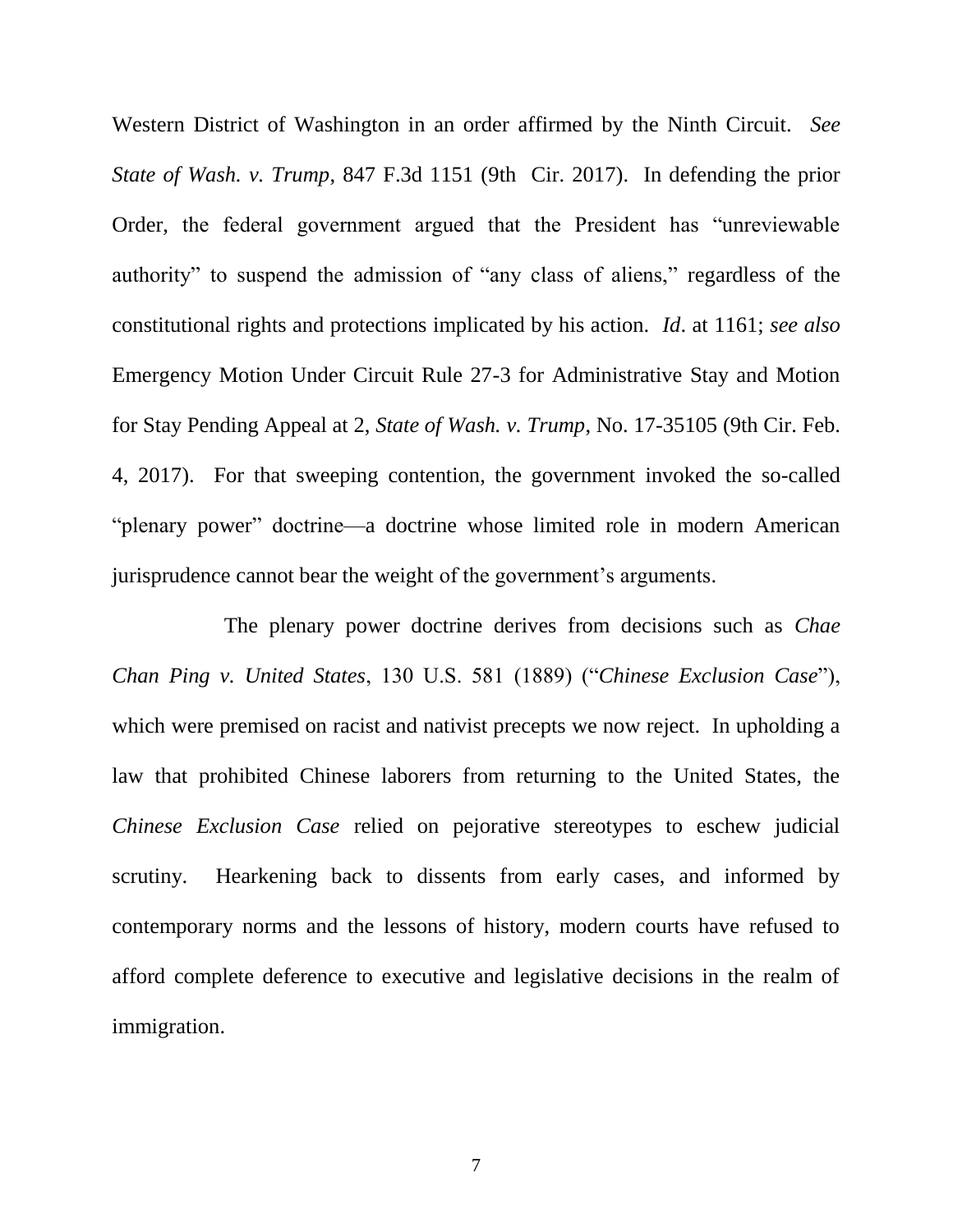<span id="page-12-0"></span>To that end, the Ninth Circuit emphatically rejected the federal government's contention that the President's authority to "suspend any class of aliens" is "unreviewable," explaining that the proposition finds no support in precedent and "runs contrary to the fundamental structure of our . . . democracy." 847 F.3d at 1161. *See also* Mem. Op., *Aziz v. Trump*, No. 17-cv-00116-LMB-TCB (E.D. Va. Feb. 13, 2017), ECF No. 111, at 10-12. Moreover, the court of appeals admonished, judicial review is acutely important—and unbounded plenary power is particularly untenable—where, as here, the governmental action being challenged promulgates a broadly-applicable policy targeting groups based on characteristics such as race, religion, or national origin. *See* 847 F.3d at 1162.

Such action, in the name of national security, is all too familiar to the Korematsu Center, which owes its existence to the forced relocation and incarceration during World War II of more than 110,000 men, women, and children of Japanese descent that was challenged—to no avail—in *Korematsu v. United States*, 323 U.S. 214 (1944). Decades later, upon finally vacating Mr. Korematsu's conviction for defying the baseless military order, a federal court observed that the *Korematsu* precedent "stands as a constant caution that in times of war or declared military necessity our institutions must be vigilant in protecting constitutional guarantees"; "national security must not be used to protect governmental actions from close scrutiny and accountability"; and courts "must be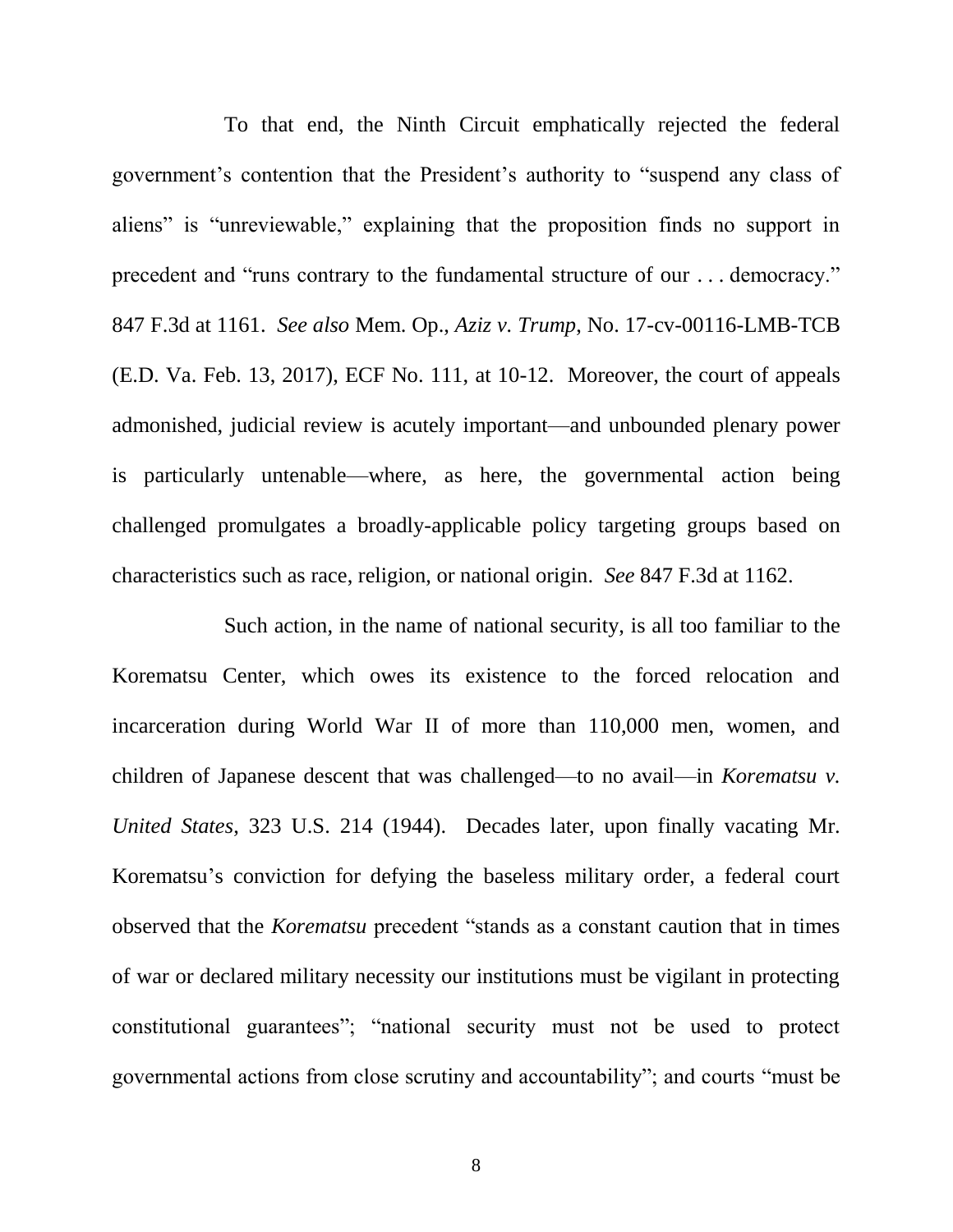prepared to exercise their authority to protect all citizens from the petty fears and prejudices that are so easily aroused." *Korematsu v. United States*, 584 F. Supp. 1406, 1420 (N.D. Cal. 1984).

That caution must be heeded here, and the new Executive Order must be subjected to the same close judicial scrutiny used to enjoin the prior Order.

#### <span id="page-13-3"></span>**ARGUMENT**

### <span id="page-13-1"></span><span id="page-13-0"></span>**I. THE "PLENARY POWER" DOCTRINE ORIGINATED FROM RACIST NOTIONS THAT COURTS NOW REJECT.**

**1.** To the extent the Supreme Court ever recognized a truly "plenary" power in the immigration realm that would preclude judicial review of any constitutional claims (which it has not), that conception is linked to racist attitudes from a past era and has long since fallen out of favor.

<span id="page-13-2"></span>In the *Chinese Exclusion Case*, the Court upheld a statute preventing the return of Chinese laborers who had departed the United States prior to its passage. 130 U.S. at 581-582. Describing the reasons underlying the law's enactment, the Court characterized Chinese laborers as "content with the simplest fare, such as would not suffice for our laborers and artisans," and observed that they remained "strangers in the land, residing apart by themselves[,] . . . adhering to the customs and usages of their own country" and unable "to assimilate with our people." *Id.* at 595. "The differences of race added greatly to the difficulties of the situation." *Id.* Residents of the West coast, the Court explained, warned of an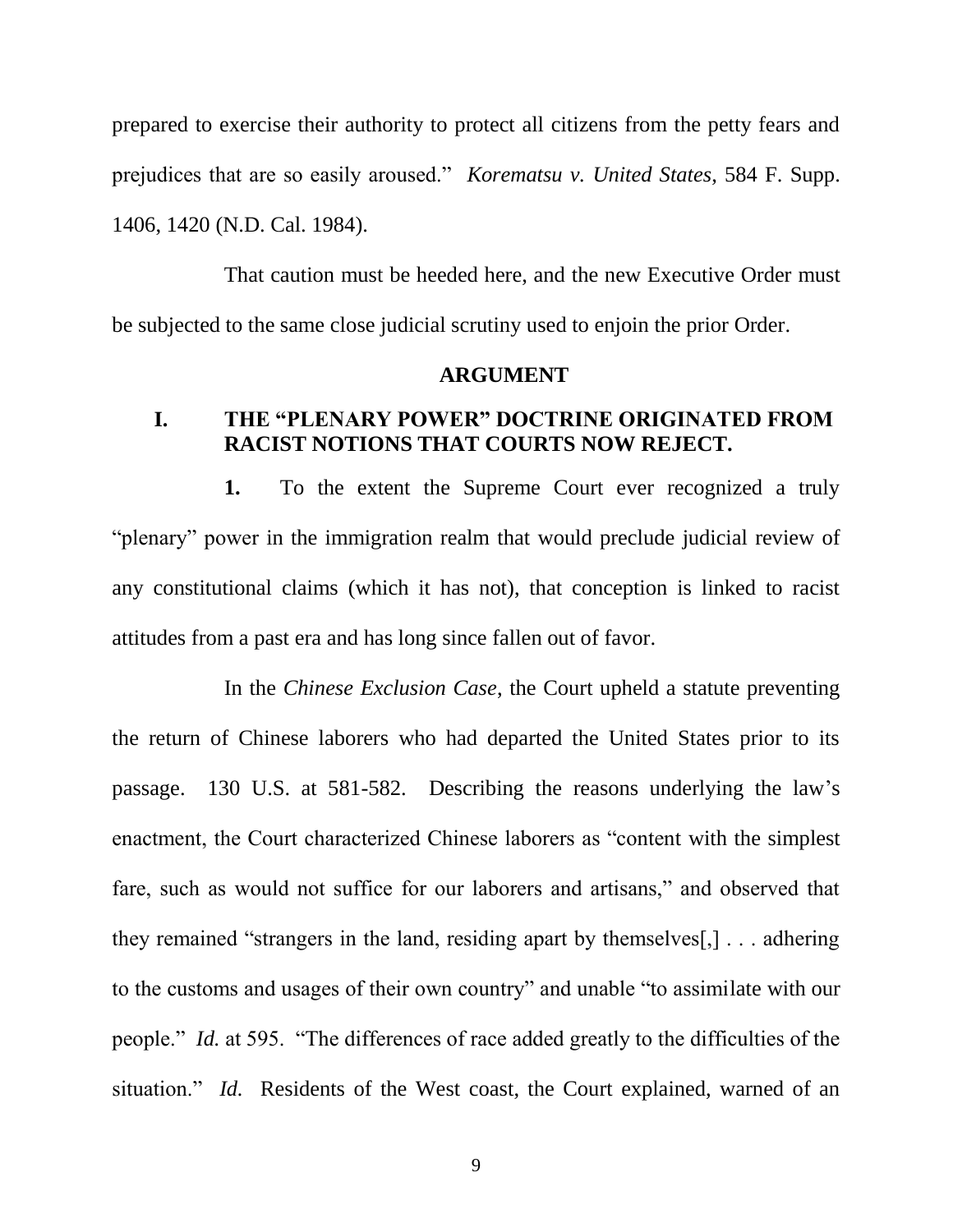"Oriental invasion" and "saw or believed they saw . . . great danger that at no distant day [the West] would be overrun by them, unless prompt action was taken to restrict their immigration." *Id.*

<span id="page-14-1"></span><span id="page-14-0"></span>Far from applying a skeptical eye to the law in light of the clear animus motivating its passage, the Court found that "[i]f the government of the United States, through its legislative department, considers the presence of foreigners of a different race in this country, who will not assimilate with us, to be dangerous to its peace and security . . . its determination is conclusive upon the judiciary." *Id.* at 606. *See also* Natsu Taylor Saito, *The Enduring Effect of the Chinese Exclusion Cases: The Plenary Power Justification for On-Going Abuses of Human Rights*, 10 ASIAN AM. L. J. 13, 15 (2003). In reality, the "right of selfpreservation" that the Court validated as justification for the government's unbounded power to exclude immigrants was ethnic and racial self-preservation, not the preservation of borders or national security. 130 U.S. at 608; *see id*. at 606 ("It matters not in what form . . . aggression and encroachment come, whether from the foreign nation acting in its national character, or from vast hordes of its people crowding in upon us."). Similar racist and xenophobic attitudes are evident in decisions following the *Chinese Exclusion Case*. *See, e.g.*, *Fong Yue Ting v. United States*, 149 U.S. 698, 729-30 (1893) (upholding requirement that Chinese resident aliens offer "at least one credible white witness" in order to remain in the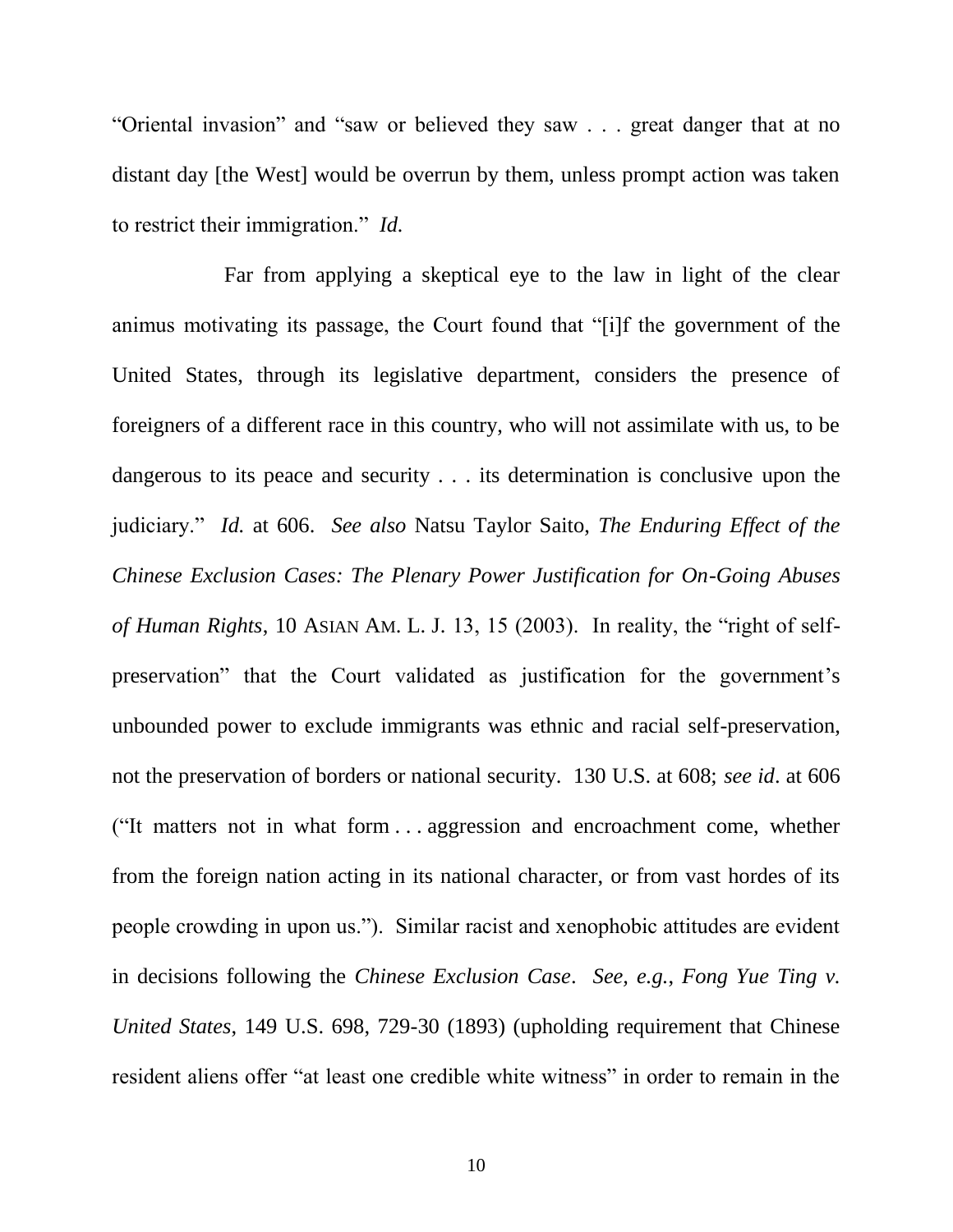<span id="page-15-0"></span>country); *id.* at 730 (noting Congress's belief that testimony from Chinese witnesses could not be credited because of "the loose notions entertained by the witnesses of the obligation of an oath" (quoting *Chinese Exclusion Case*, 130 U.S. at 598)).

**2.** While the Court's early plenary power decisions were undoubtedly influenced by such attitudes now repudiated, the Court nonetheless recognized that the government's sovereign authority is subject to constitutional limitations. *See Chinese Exclusion Case*, 130 U.S. at 604 ("[S]overeign powers[] [are] restricted in their exercise only by the constitution itself and considerations of public policy and justice which control, more or less, the conduct of all civilized nations."). And even in those early years, the Court divided over the reach of the government's plenary power in light of those limitations. *Fong Yue Ting*, which upheld a law requiring Chinese laborers residing in the United States to obtain a special certificate of residence to avoid deportation, generated three dissenting opinions. *See* 149 U.S. at 738 (Brewer, J., dissenting) ("I deny that there is any arbitrary and unrestrained power to banish residents, even resident aliens."); *id.* at 744 (Field, J., dissenting); *id.* at 762 (Fuller, J., dissenting) (similar). Even Justice Field, who authored the Court's opinion in the *Chinese Exclusion Case*, sought to limit the plenary power doctrine's application with regard to alien residents:

<span id="page-15-1"></span>As men having our common humanity, they are protected by all the guaranties of the constitution. To hold that they are subject to any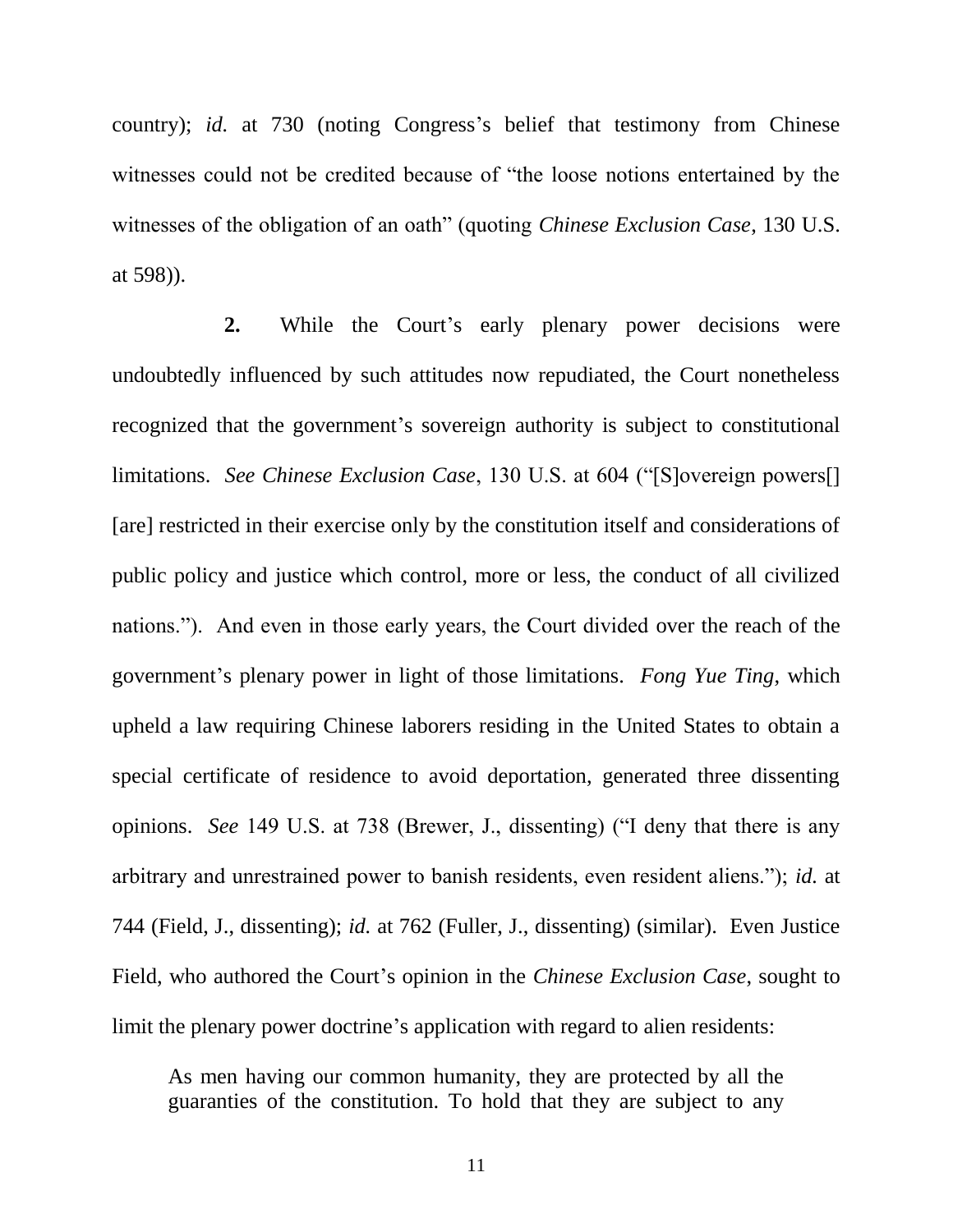<span id="page-16-1"></span>different law, or are less protected in any particular, than other persons, is, in my judgment, to ignore the teachings of our history, the practice of our government, and the language of our constitution.

<span id="page-16-0"></span>*Id.* at 754 (Fields, J., dissenting).

Nearly 60 years later, judicial skepticism regarding an unrestrained plenary power persisted—and grew. Dissenting in *Harisiades v. Shaughnessy*, 342 U.S. 580 (1952), which upheld a provision permitting the deportation of resident aliens who were members of the Communist Party, Justice Douglas quoted Justice Brewer's dissent in *Fong Yue Ting*, observing that it "grows in power with the passing years":

This doctrine of powers inherent in sovereignty is one both indefinite and dangerous . . . . The governments of other nations have elastic powers. *Ours are fixed and bounded by a written constitution. The expulsion of a race may be within the inherent powers of a despotism*. History, before the adoption of this constitution, was not destitute of examples of the exercise of such a power; and its framers were familiar with history, and wisely, as it seems to me, they gave to this government no general power to banish.

*Id.* at 599-600 (Douglas, J., dissenting) (quoting *Fong Yue Ting*, 149 U.S. at 737-

738 (Brewer, J., dissenting)) (emphasis added).

<span id="page-16-2"></span>In another McCarthy-era precedent, four Justices advocated for limitations on the plenary power doctrine. In *Shaughnessy v. United States ex rel. Mezei*, 345 U.S. 206 (1953), the Court rejected any constitutional challenge to the exclusion of an alien who had previously resided in the United States, despite his resulting detention at Ellis Island. In dissent, Justice Black, joined by Justice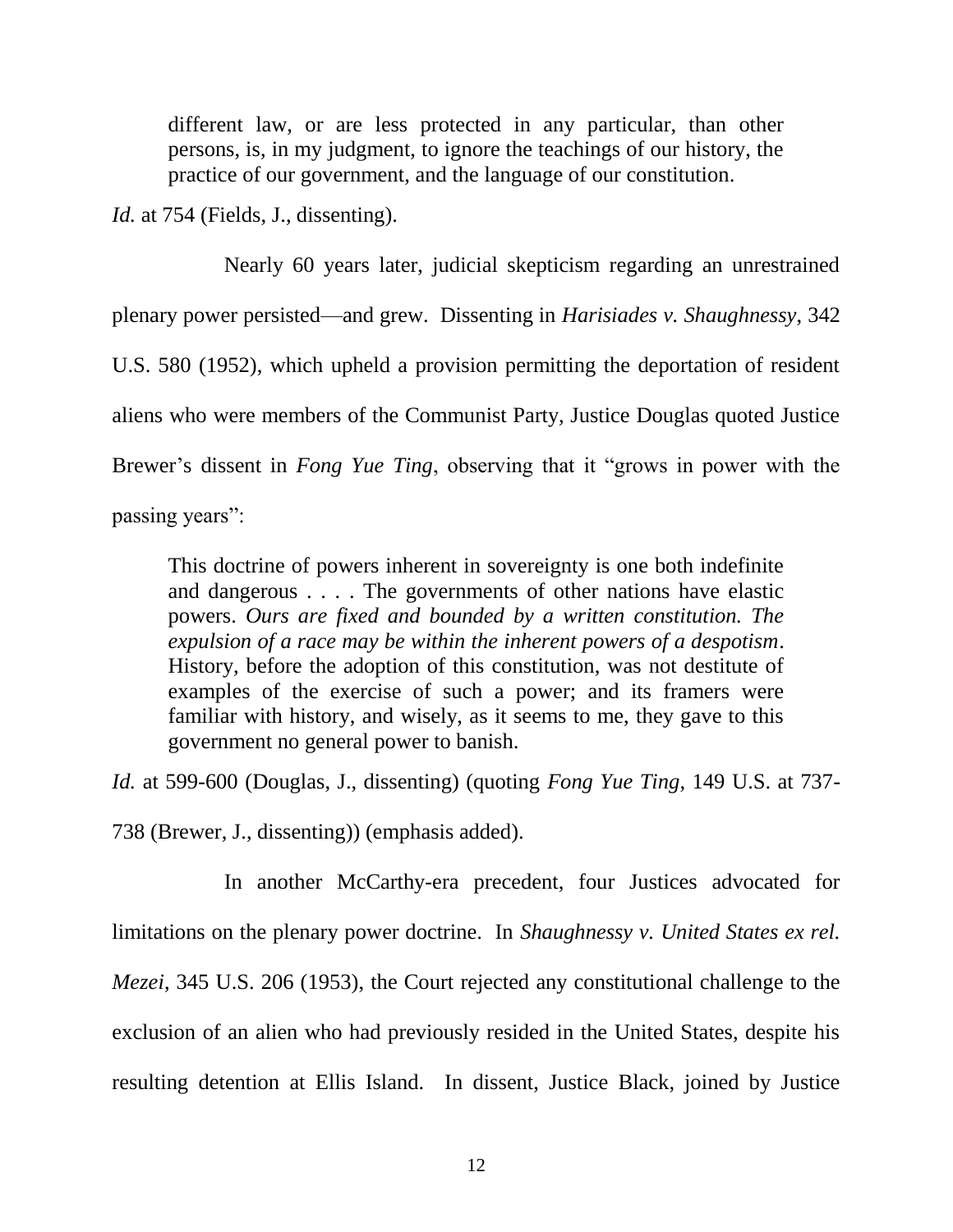<span id="page-17-2"></span>Douglas, reasoned that "[n]o society is free where government makes one person's liberty depend upon the arbitrary will of another." *Id.* at 217. "Dictatorships," he observed, "have done this since time immemorial. They do now." *Id.* Justice Jackson, joined by Justice Frankfurter, added that, while in his view the "detention of an alien would not be inconsistent with substantive due process," such individuals must be "accorded procedural due process of law." *Id.* at 224.

**3.** Perhaps reflective of the shift away from race-based characterizations and other outdated notions prevalent in its early plenary power precedents, the Court in recent years has been more willing to enforce constitutional limitations on the federal government's authority over immigration matters.

<span id="page-17-3"></span><span id="page-17-1"></span><span id="page-17-0"></span>For example, in *Reno v. Flores*, 507 U.S. 292 (1993), the Court held that, despite the broad power of the political branches over immigration, INS regulations must at least "rationally advanc[e] some legitimate governmental purpose." *Id.* at 306. In *Landon v. Plasencia*, 459 U.S. 21 (1982), the Court affirmed that a resident alien returning from a brief trip abroad must be afforded due process in an exclusion proceeding, notwithstanding the government's expansive discretion to exclude. *Id.* at 33. And in *Zadvydas v. Davis*, 533 U.S. 678 (2001), in response to the government's contention that "Congress has 'plenary power' to create immigration law, and . . . the Judicial Branch must defer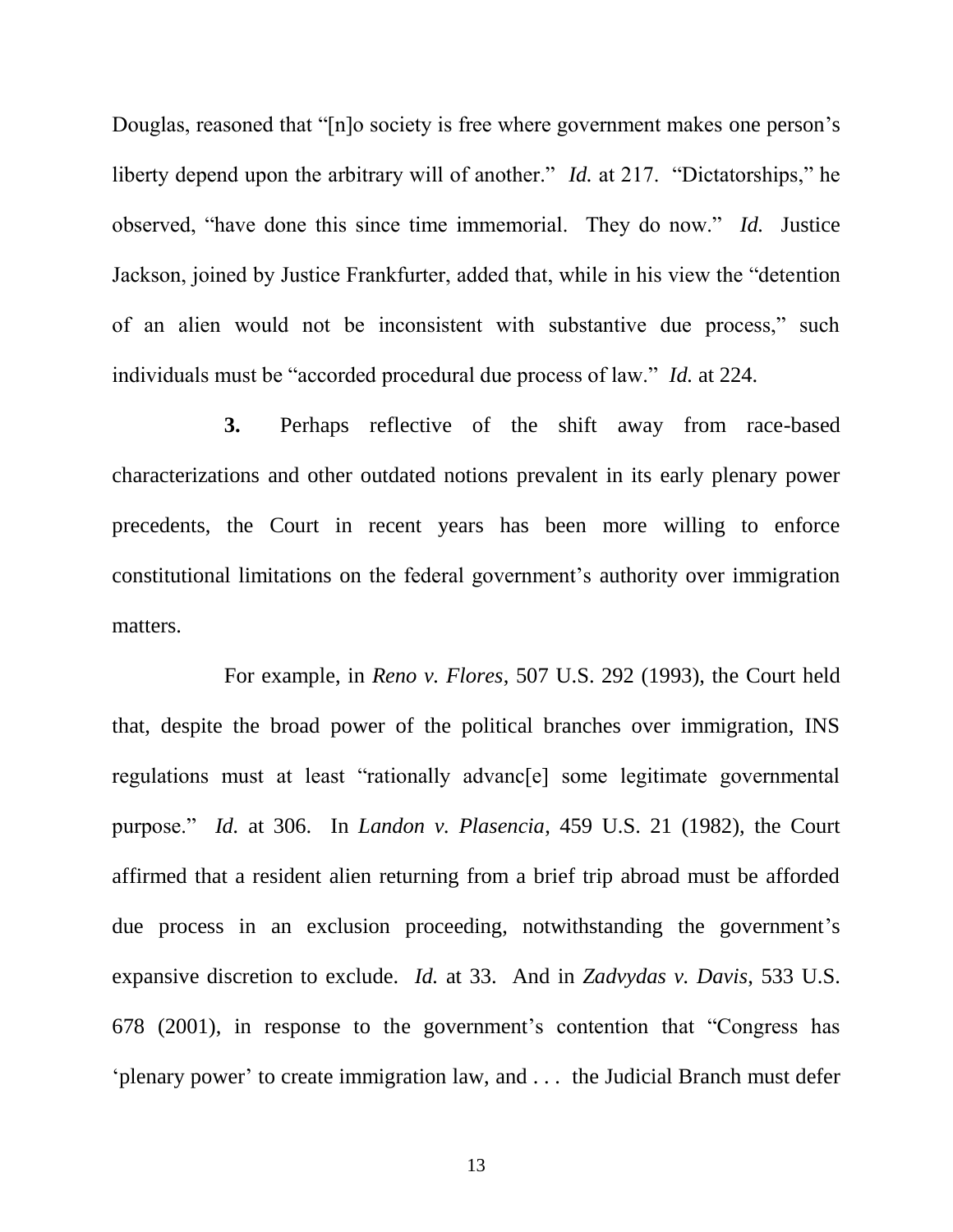to Executive and Legislative Branch decisionmaking in that area," the Court observed that such "power is subject to important constitutional limitations." *Id.* at 695 (citations omitted). "[F]ocus[ing] upon those limitations," *id.*, the Court determined that the indefinite detention of aliens deemed removable would raise "serious constitutional concerns" and accordingly construed the statute at issue to avoid those problems, *id.* at 682. *See also State of Wash.*, 847 F.3d at 1162-1163 (collecting cases demonstrating reviewability of federal government action in immigration and national security matters).

<span id="page-18-2"></span>Indeed, even decisions the federal government cited in defending the prior Executive Order do not support the invocation of the plenary power doctrine in the present context. The Court's most recent decision in this area (on which the government relied) in fact suggests that, after more than a century of erosion, the plenary power doctrine as the federal government conceives it no longer exists.

<span id="page-18-1"></span><span id="page-18-0"></span>In *Kerry v. Din*, 135 S. Ct. 2128 (2015), the Supreme Court considered a due process claim arising from the denial without adequate explanation of a spouse's visa application. Although it described the power of the political branches over immigration as "plenary," Justice Kennedy's concurring opinion in *Din* makes clear that courts may review an exercise of that power to ensure that the reason offered for the exclusion of an alien is "legitimate and bona fide." Justice Kennedy explained that, although the Court in *Kleindienst v.*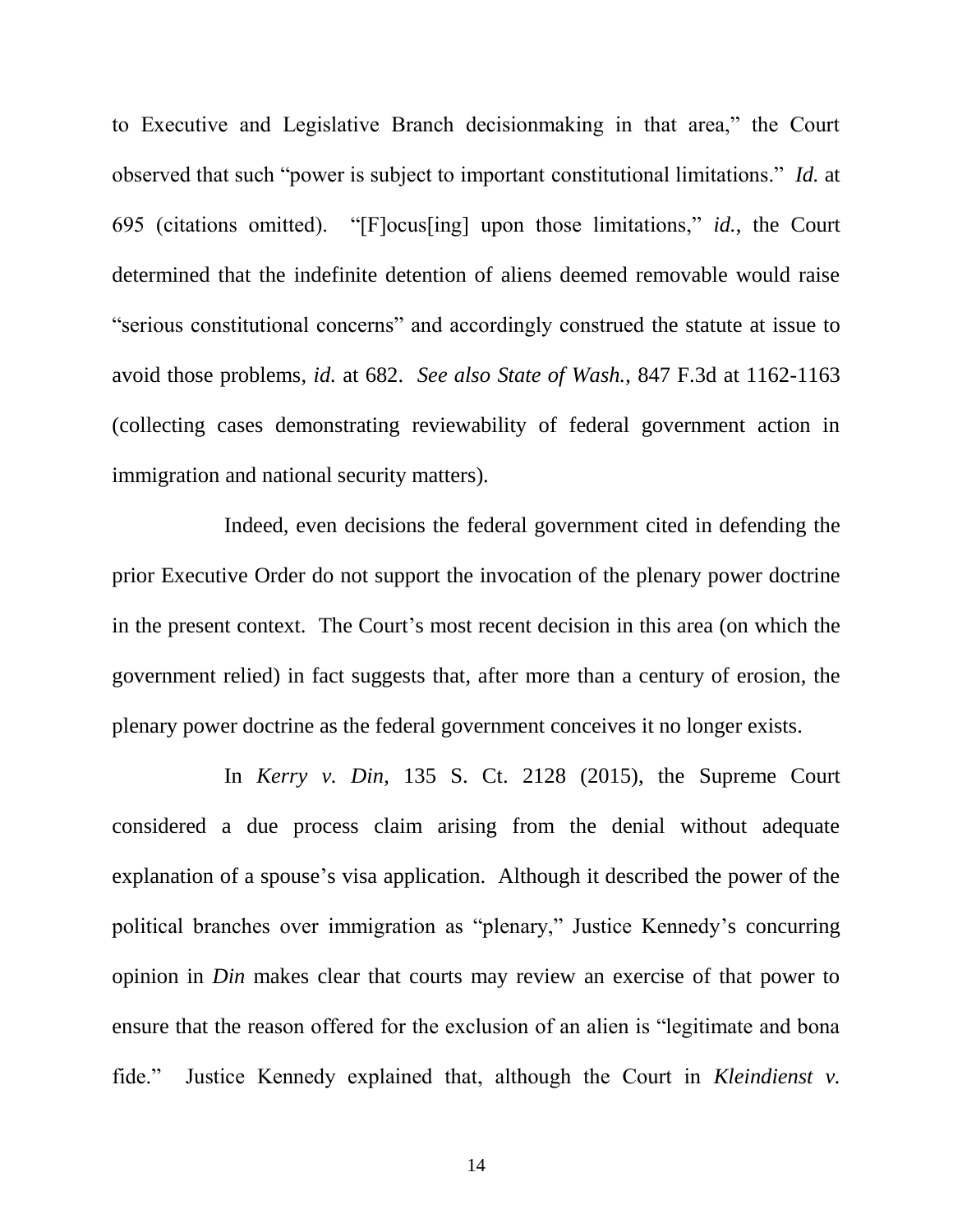<span id="page-19-1"></span><span id="page-19-0"></span>*Mandel*, 408 U.S. 753 (1972), had declined to balance the constitutional rights of American citizens injured by a visa denial against "Congress's 'plenary power to make rules for the admission of aliens and to exclude those who possess those characteristics which Congress has forbidden,'" *Kerry*, 135 S. Ct. at 2139 (quoting *Mandel*, 408 U.S. at 766), the Court did inquire "whether the Government had provided a 'facially legitimate and bona fide' reason for its action," *id.* at 2140 (quoting *Mandel*, 408 U.S. at 770). And while as a general matter courts are instructed not to "look behind" the government's asserted reason for its decision provided it is "bona fide and legitimate," Justice Kennedy stated that exceptions to that rule would apply if the challenger made "an affirmative showing of bad faith." *Id.* at 2141.

<span id="page-19-2"></span>To be sure, Justice Kennedy's opinion in *Din* acknowledged that the political branches are entitled to wide latitude and deference in immigration matters. But, as the Ninth Circuit recognized, *Din* (and *Mandel* before it) concerned an *individual* visa denial on the facts of that case. By contrast, the Executive Order sets a nationwide immigration policy, presumptively suspending entry and foreclosing visa adjudications for most aliens of certain nationalities. While it may be sensible for courts to defer to the judgment of the political branches when considering the application of immigration law to a particular alien, "the President's *promulgation* of a sweeping immigration policy," 847 F.3d at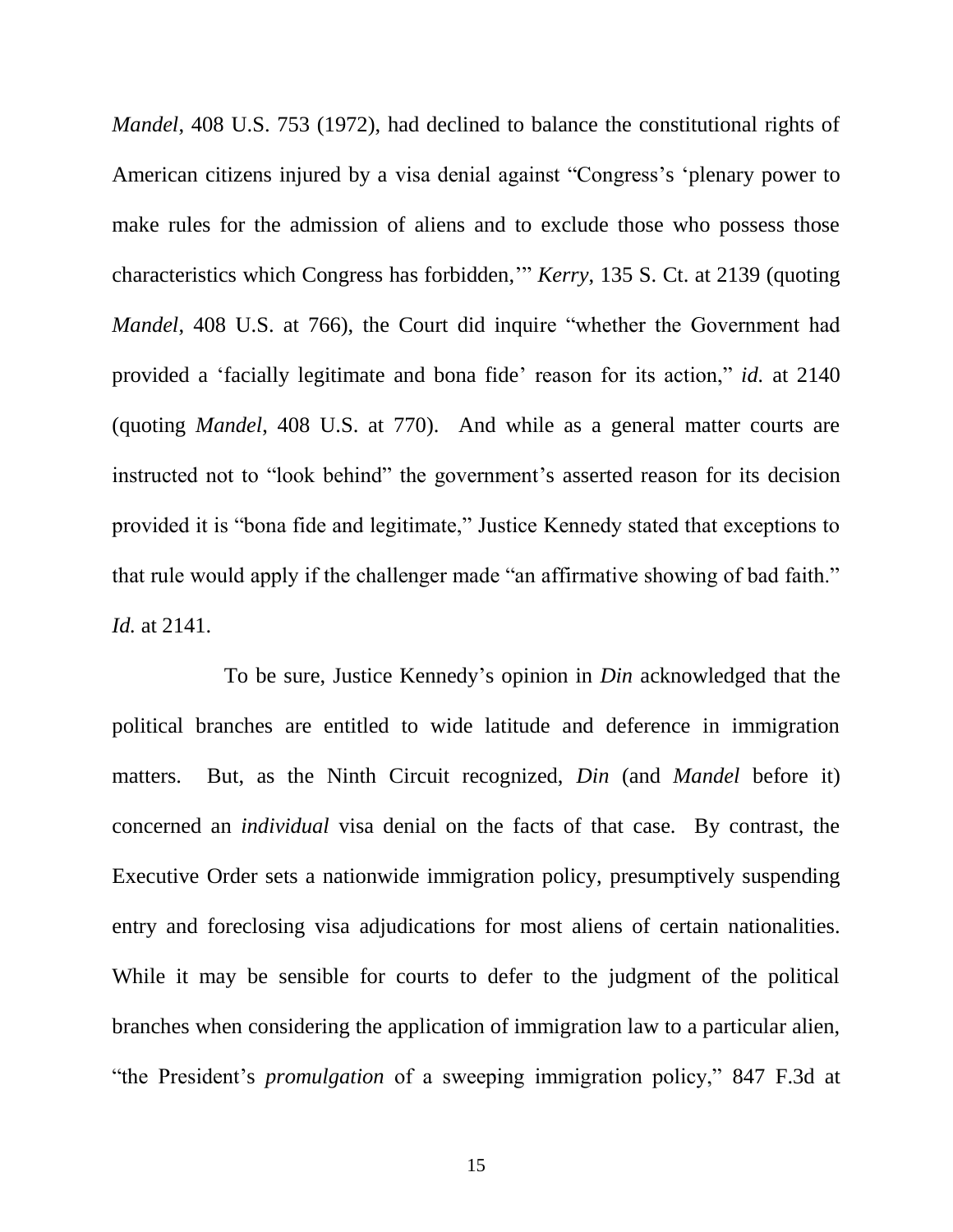1162—especially one aimed at nationals of particular countries likely to share a common religion—is properly the subject of closer judicial scrutiny. Recognizing that critical distinction, the Ninth Circuit determined that the standard cited in *Din* plainly does not apply to the Executive Order. *Id.*

All told, the proposition that courts may not review the Executive Order is unsupported by modern judicial precedent. Even in cases concerning individual visa denials, the Court has inquired as to whether the government offered a "legitimate and bona fide" reason for the denial and has indicated that courts may look behind the asserted rationale in circumstances suggesting bad faith. Where, as here, the court is asked to review a broadly-applicable policy promulgated at the highest level of the Executive Branch and targeting aliens based on nationality and religion—precedent and common sense demand a more searching judicial review. But whatever the standard, there is no basis for finding that the Executive Order is immune from judicial scrutiny.

# <span id="page-20-0"></span>**II.** *KOREMATSU* **STANDS AS A STARK REMINDER OF THE NEED FOR VIGILANT JUDICIAL REVIEW OF GOVERNMENTAL ACTION TARGETING DISFAVORED GROUPS IN THE NAME OF NATIONAL SECURITY.**

In telling the Ninth Circuit and other courts that the President's discretion to exclude "any class of aliens" is plenary and unreviewable—and, in any event, is justified by national security—the federal government asked the courts to take its word for it. But the notion that the political branches might use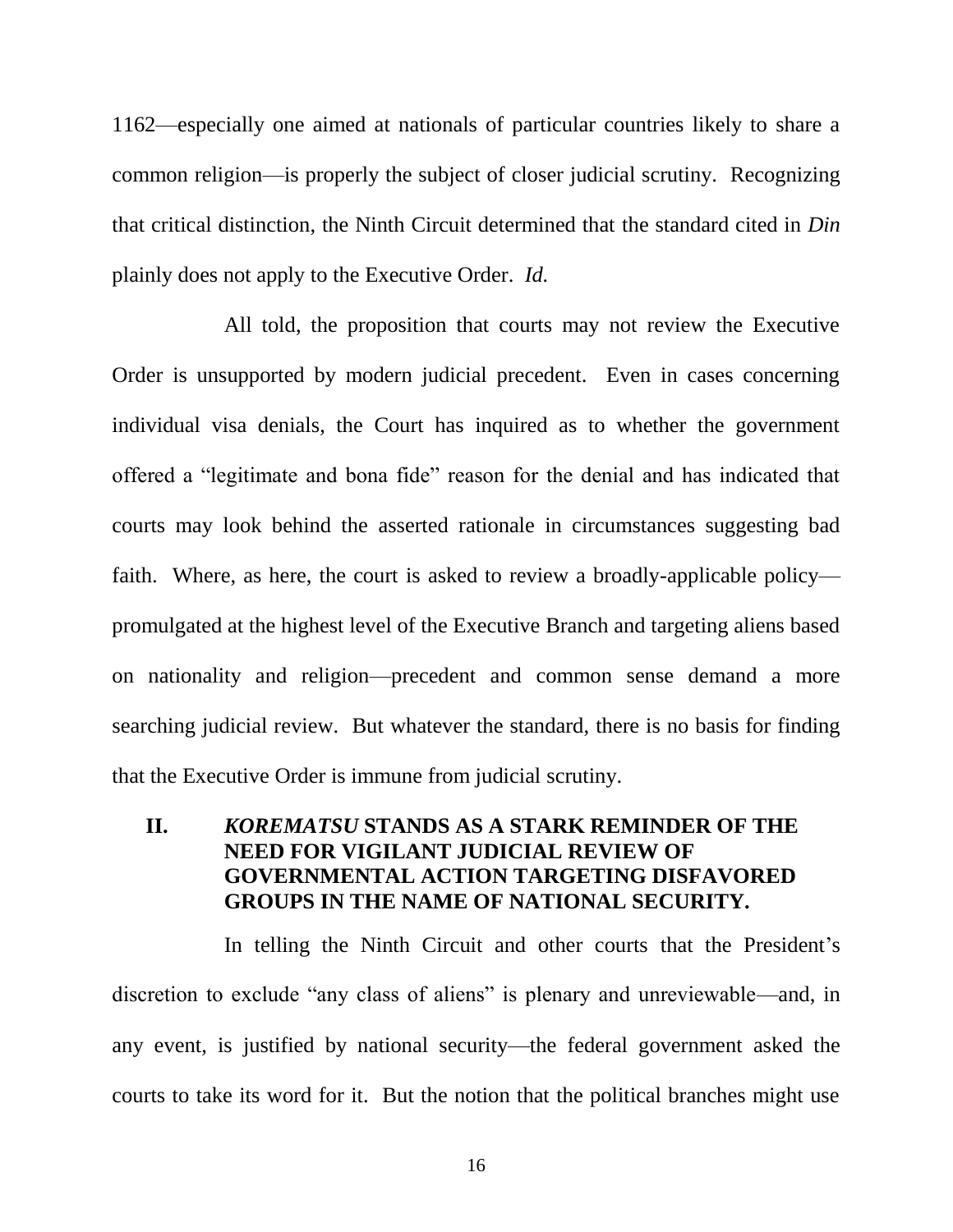national security as a smokescreen to discriminate against disfavored classes is not an unfounded concern—it is validated by the tragic chapter in our Nation's history that gave rise to *Korematsu v. United States*, 323 U.S. 214 (1944).

<span id="page-21-1"></span><span id="page-21-0"></span>Seventy-five years ago, President Roosevelt issued Executive Order No. 9066, which authorized the Secretary of War to designate military areas from which "any or all persons" could be excluded and "with respect to which, the right of any person to enter, remain in, or leave" would be subject to "whatever restrictions the Secretary of War or the appropriate Military Commander may impose." Executive Order No. 9066, "Authorizing the Secretary of War to Prescribe Military Areas," 7 Fed. Reg. 1407 (Feb. 19, 1942). Although it did not explicitly refer to Japanese Americans, that Order resulted in the forcible relocation and incarceration of more than 110,000 men, women, and children of Japanese descent. Fred Korematsu, one of those Japanese Americans, was convicted for defying the military's invocation of the order. The Supreme Court upheld his conviction, along with the convictions of Gordon Hirabayashi and Minoru Yasui, thus effectively sanctioning Japanese-American incarceration during World War II on the purported basis of military necessity. *Korematsu v. United States*, 323 U.S. 214 (1944); *see also Hirabayashi v. United States*, 320 U.S. 81 (1943); *Yasui v. United States*, 320 U.S. 115 (1943).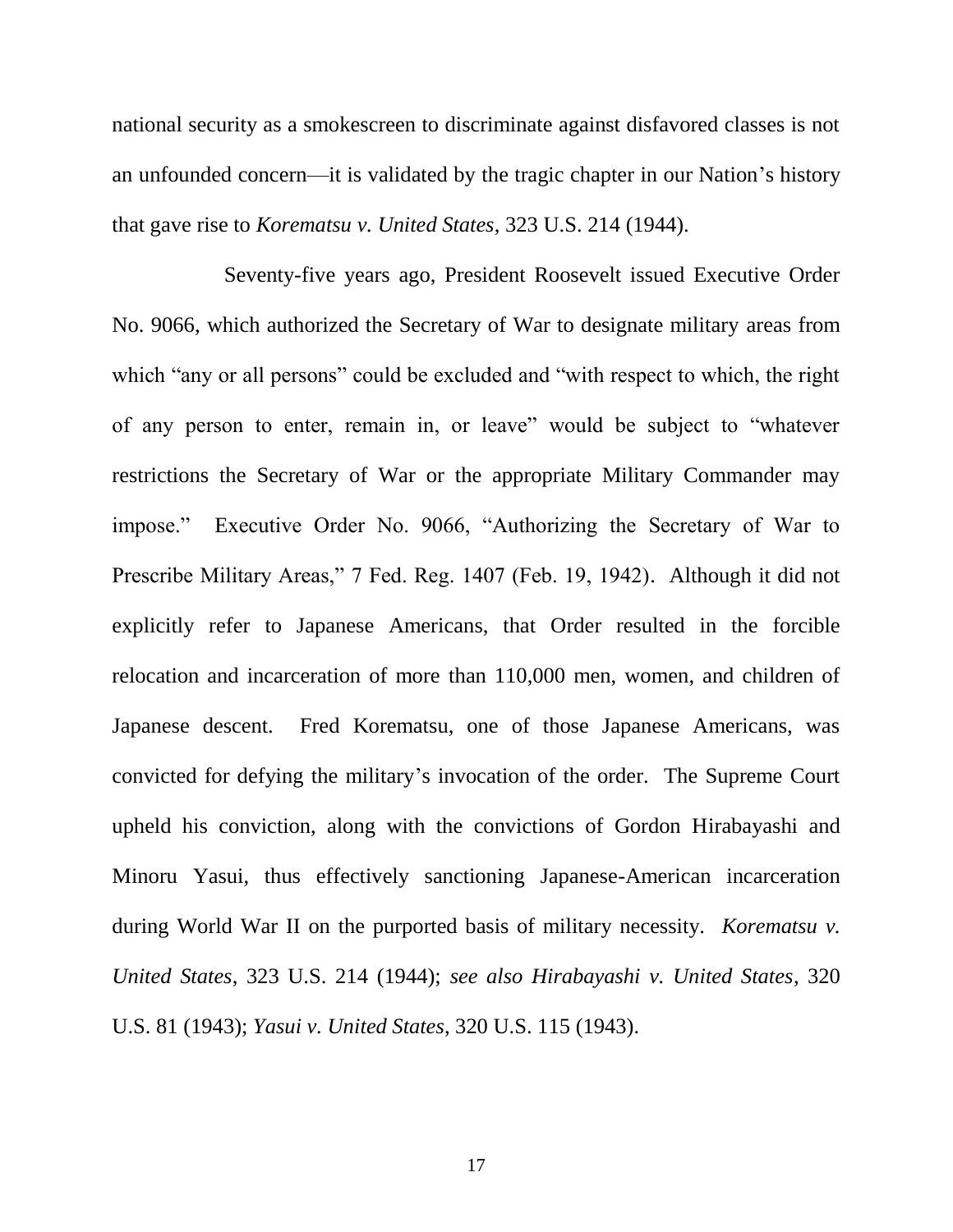The Court's decision in *Korematsu* produced vigorous dissents, including one by Justice Murphy, who questioned the validity of the military interest the government advanced. Although acknowledging that the discretion of those entrusted with national security matters "must, as a matter of . . . common sense, be wide," *Korematsu*, 323 U.S. at 234, Justice Murphy opined that "[i]t is essential that there be definite limits to military discretion" and that individuals not be "left impoverished of their constitutional rights on a plea of military necessity that has neither substance nor support." *Id.* In his view, the Order "clearly d[id] not meet th[is] test" as it relied "for its reasonableness upon the assumption that all persons of Japanese ancestry may have a dangerous tendency to commit sabotage and espionage." *Id.* at 235. While conceding that "there were some disloyal persons of Japanese descent on the Pacific Coast," Justice Murphy dismissed the "infer[ence] that examples of individual disloyalty prove group disloyalty and justify discriminatory action against the entire group" as nothing more than "the legalization of racism." *Id.* at 240-241, 242.

History has proven Justice Murphy right. More than a half-century after the Court's decision, the Acting Solicitor General acknowledged that, contrary to its representations, the federal government knew at the time of the mass incarcerations that only "a small percentage of Japanese Americans posed a potential security threat, and that the most dangerous were already known or in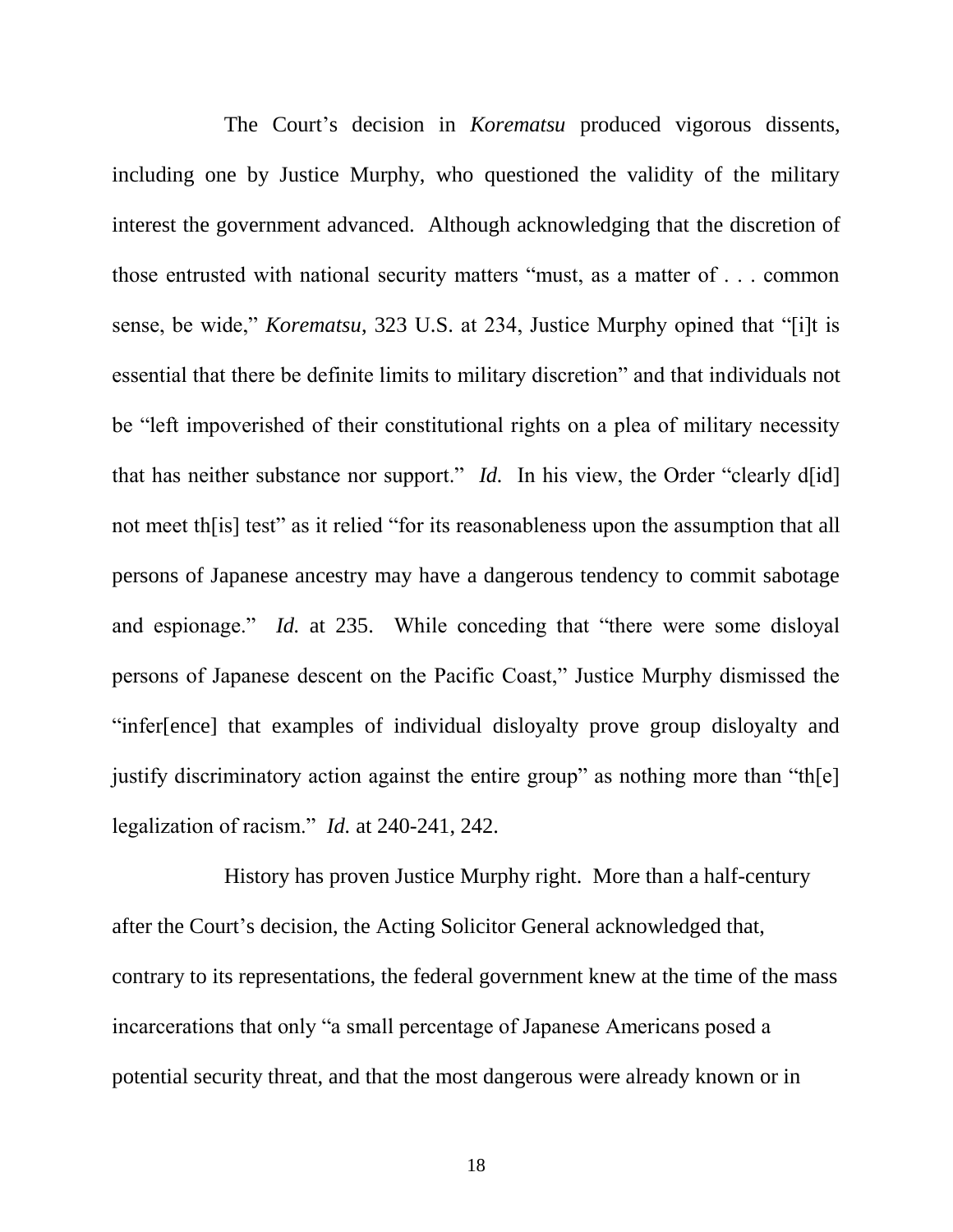<span id="page-23-1"></span>custody." U.S. Dep't of Justice, *Confession of Error: The Solicitor General's Mistakes During the Japanese-American Internment Cases* (May 20, 2011), https://www.justice.gov/opa/blog/confession-error-solicitor-generals-mistakesduring-japanese-american-internment-cases; *see also* Neal K. Katyal, *The Solicitor General and Confession of Error*, 81 FORDHAM L. REV. 3027 (2012-2013). The federal government's revelation occurred decades after a district court reversed Mr. Korematsu's conviction and found "substantial support in the record that the government deliberately omitted relevant information and provided misleading information in papers before the court." *Korematsu*, 584 F. Supp. at 1420. The Ninth Circuit made similar findings on its way to vacating Gordon Hirabayashi's convictions. *See Hirabayashi v. United States*, 828 F.2d 591, 593 (9th Cir. 1987) (observing that, although the Supreme Court accepted the government's contention that "the curfew was justified by military assessments of emergency conditions," available materials demonstrate that "there could have been no reasonable military assessment of an emergency at the time, that the orders were based upon racial stereotypes, and that the orders caused needless suffering and shame for thousands of American citizens") (footnotes omitted); *see also Yasui v. United States*, 772 F.2d 1496 (9th Cir. 1985) (vacating Minoru Yasui's criminal conviction).

<span id="page-23-2"></span><span id="page-23-0"></span>The Supreme Court's decision in *Korematsu* gave virtually a blank check to the Executive Branch to take action against disfavored minorities in the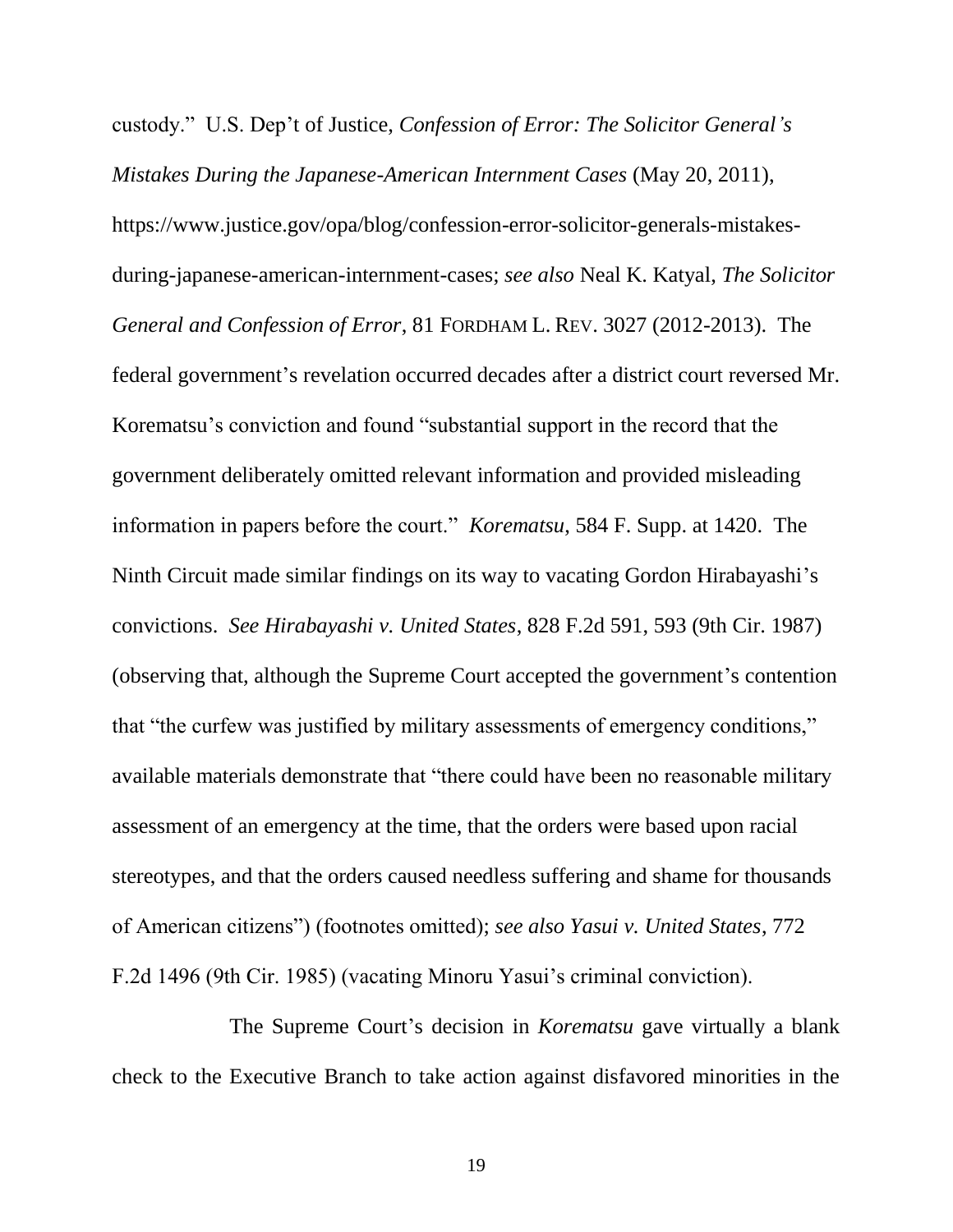name of national security. Although the government asserted a facially valid justification for its action, that justification was later discredited. The revelation that the government's unprecedented action was not in fact necessary is but one reason that *Korematsu* is not only widely understood as wrongly decided as a matter of law, but remains a black mark on our Nation's history and serves as a stark reminder of the dire consequences that result when abuses by the political branches go unchecked by the Judiciary. *See, e.g.*, Michael Stokes Paulsen, *Symposium: The Changing Laws of War: Do We Need A New Legal Regime After September 11?: The Constitution of Necessity*, 79 NOTRE DAME L. REV. 1257, 1259 (2004) (Complete "judicial acquiescence or abdication" of performing checks on Presidential power "has a name. That name is Korematsu").

*Korematsu*, along with *Plessy v. Ferguson*, is regarded as "embod[ying] a set of propositions that all legitimate constitutional decisions must be prepared to refute." Jamal Greene, *The Anticanon*, 125 HARV. L. REV. 379, 380 (2011). History may look similarly at this period if courts allow the Executive Order to evade robust review based on a plenary power doctrine rooted in outdated notions and xenophobia, or an unwillingness to apply healthy judicial skepticism to governmental action taken in the name of national security. This court should not abdicate its duty to stand as a bulwark against governmental action that undermines our core constitutional principles.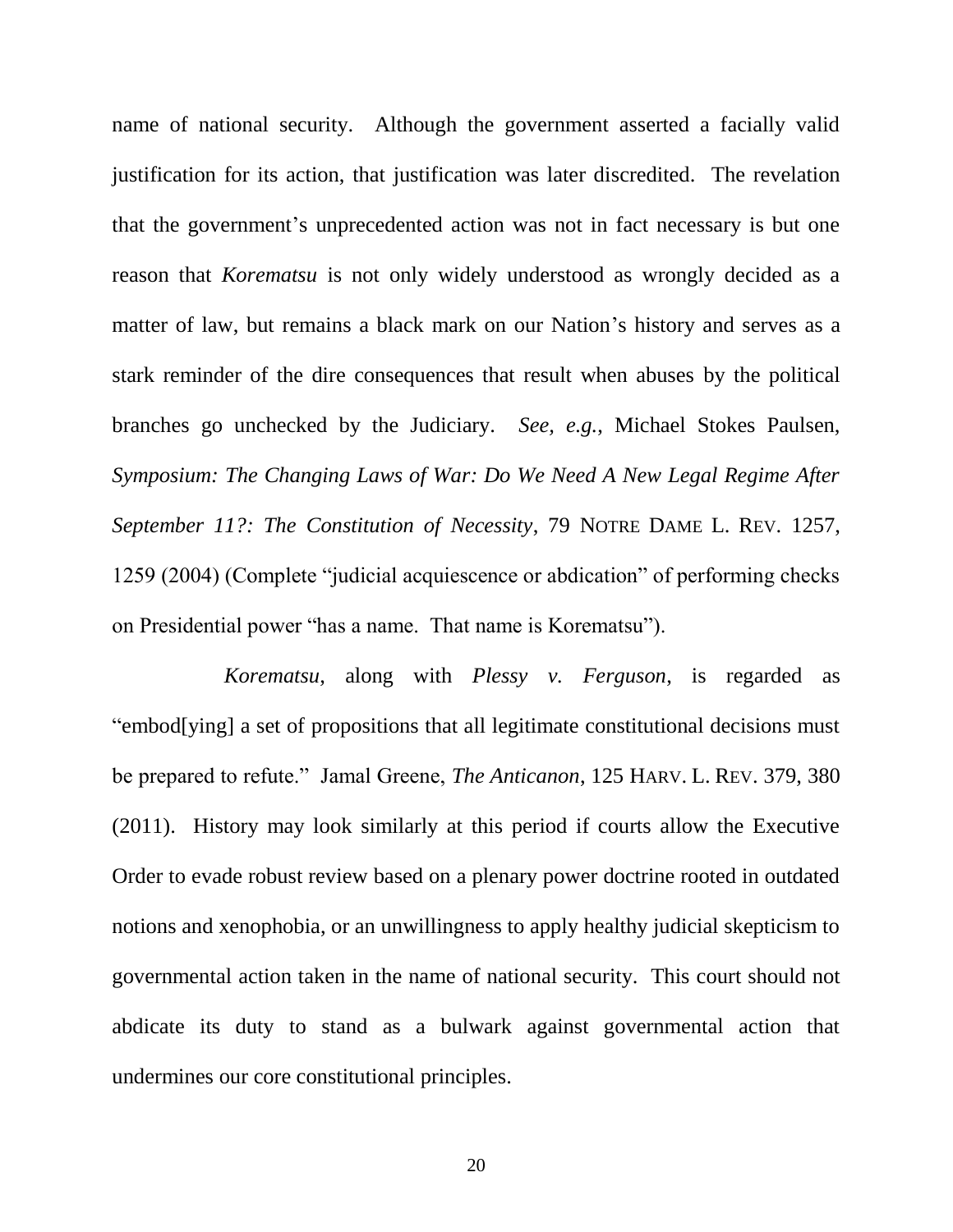# **CONCLUSION**

For the foregoing reasons, this court should grant the relief sought by

<span id="page-25-0"></span>Plaintiffs.

DATED: Honolulu, Hawai`i, March 10, 2017.

Respectfully submitted,

 /s/ LOUISE K.Y. ING LOUISE K.Y. ING CLAIRE WONG BLACK PRATIK A. SHAH\* ROBERT A. JOHNSON\* JESSICA M. WEISEL\* ERIC YAMAMOTO Attorneys for *amici curiae*